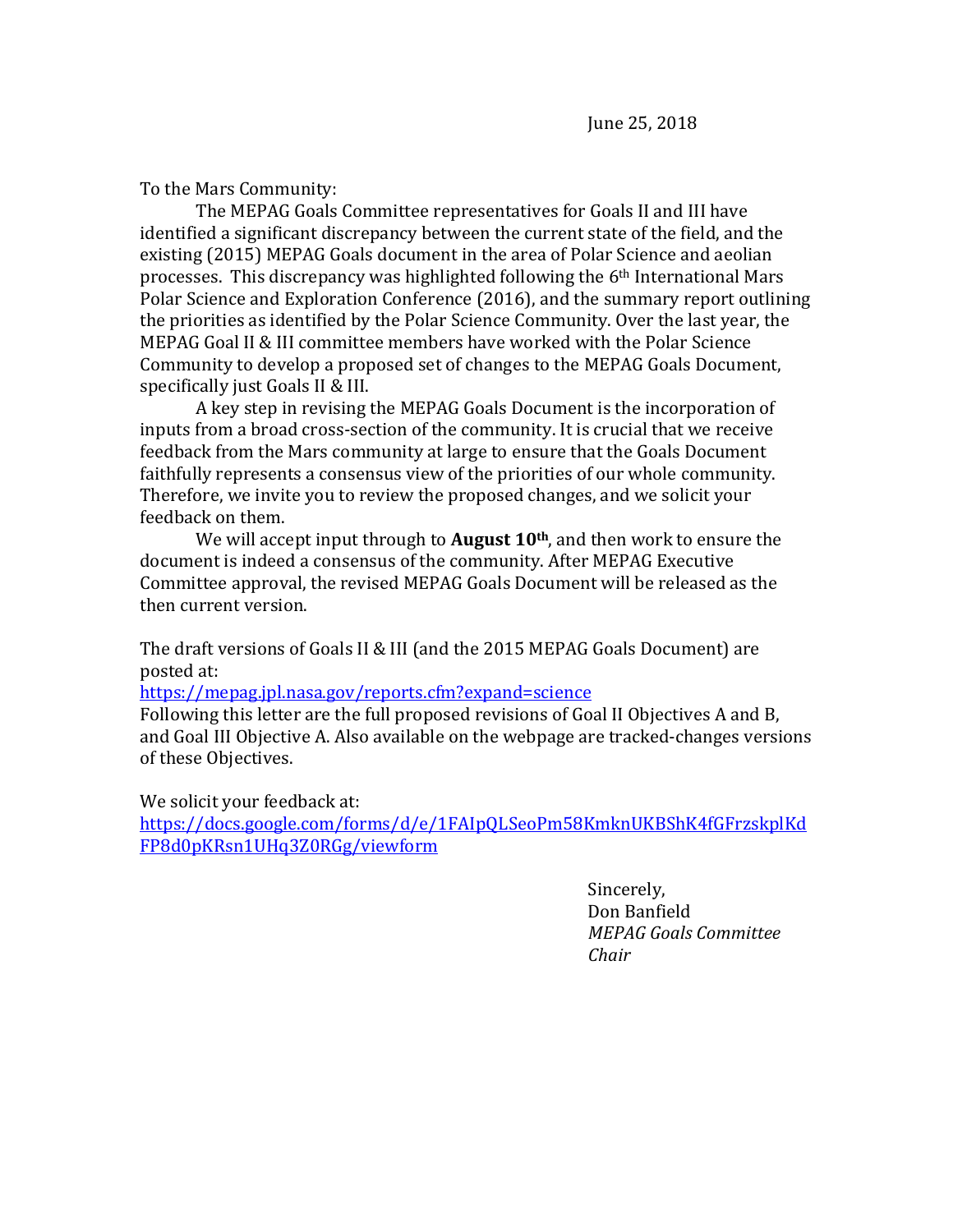# **GOAL II: UNDERSTAND THE PROCESSES AND HISTORY OF CLIMATE ON MARS**

| Objectives                                                                                                                                                                                        | Sub-objectives                                                                                                                                                                       |
|---------------------------------------------------------------------------------------------------------------------------------------------------------------------------------------------------|--------------------------------------------------------------------------------------------------------------------------------------------------------------------------------------|
| A. Characterize the state of<br>the present climate of Mars'<br>atmosphere and surrounding<br>plasma environment, and the<br>underlying processes, under<br>the current orbital<br>configuration. | A1. Constrain the processes that control the present distributions of<br>dust, water, and carbon dioxide in the lower atmosphere, at daily,<br>seasonal and multi-annual timescales. |
|                                                                                                                                                                                                   | A2. Constrain the processes that control the dynamics and thermal<br>structure of the upper atmosphere and surrounding plasma<br>environment.                                        |
|                                                                                                                                                                                                   | A3. Constrain the processes that control the chemical composition of<br>the atmosphere and surrounding plasma environment.                                                           |
|                                                                                                                                                                                                   | A4. Constrain the processes by which volatiles and dust exchange<br>between surface and atmospheric reservoirs.                                                                      |
| <b>B.</b> Characterize the history of<br>Mars' climate in the recent<br>past, and the underlying<br>processes, under different<br>orbital configurations.                                         | B1. Determine how the chemical composition and mass of the<br>atmosphere has changed in the recent past.                                                                             |
|                                                                                                                                                                                                   | B2. Determine the climate record of the recent past that is expressed<br>in geological, glaciological, and mineralogical features of the polar<br>regions.                           |
|                                                                                                                                                                                                   | B3. Determine the record of the climate of the recent past that is<br>expressed in geological and mineralogical features of low- and mid-<br>latitudes.                              |
| C. Characterize Mars' ancient<br>climate and underlying<br>processes.                                                                                                                             | C1. Determine how the chemical composition and mass of the<br>atmosphere have evolved from the ancient past to the present.                                                          |
|                                                                                                                                                                                                   | C2. Find physical and chemical records of past climates and factors<br>that affect climate.                                                                                          |
|                                                                                                                                                                                                   | C3. Determine present escape rates of key species and constrain the<br>processes that control them.                                                                                  |

The fundamental scientific questions that underlie the Mars Climate Goal concern how the climate of Mars has evolved over time to reach its current state, and the processes that have operated to produce this evolution. There is also considerable interest in understanding how Mars' climate fits into the context of other planetary atmospheres, including Earth's.

Mars' climate can be defined as the mean state and variability of its atmosphere and exchangeable volatile and aerosol reservoirs, evaluated from diurnal to geologic time scales. the climate history of mars can be divided into three different states: (i) Present climate, operating under the current obliquity and observable today; (ii) Past climate operating under similar pressures, temperatures, and composition, but over a range of orbital variations (primarily obliquity) that change the pattern of solar radiation on the planet and whose effects are evident in the geologically recent physical record; and (iii) Ancient climate, when the pressure and temperature may have been substantially higher than at present, the atmospheric composition may have been different, and liquid water was likely episodically or continuously stable on the surface.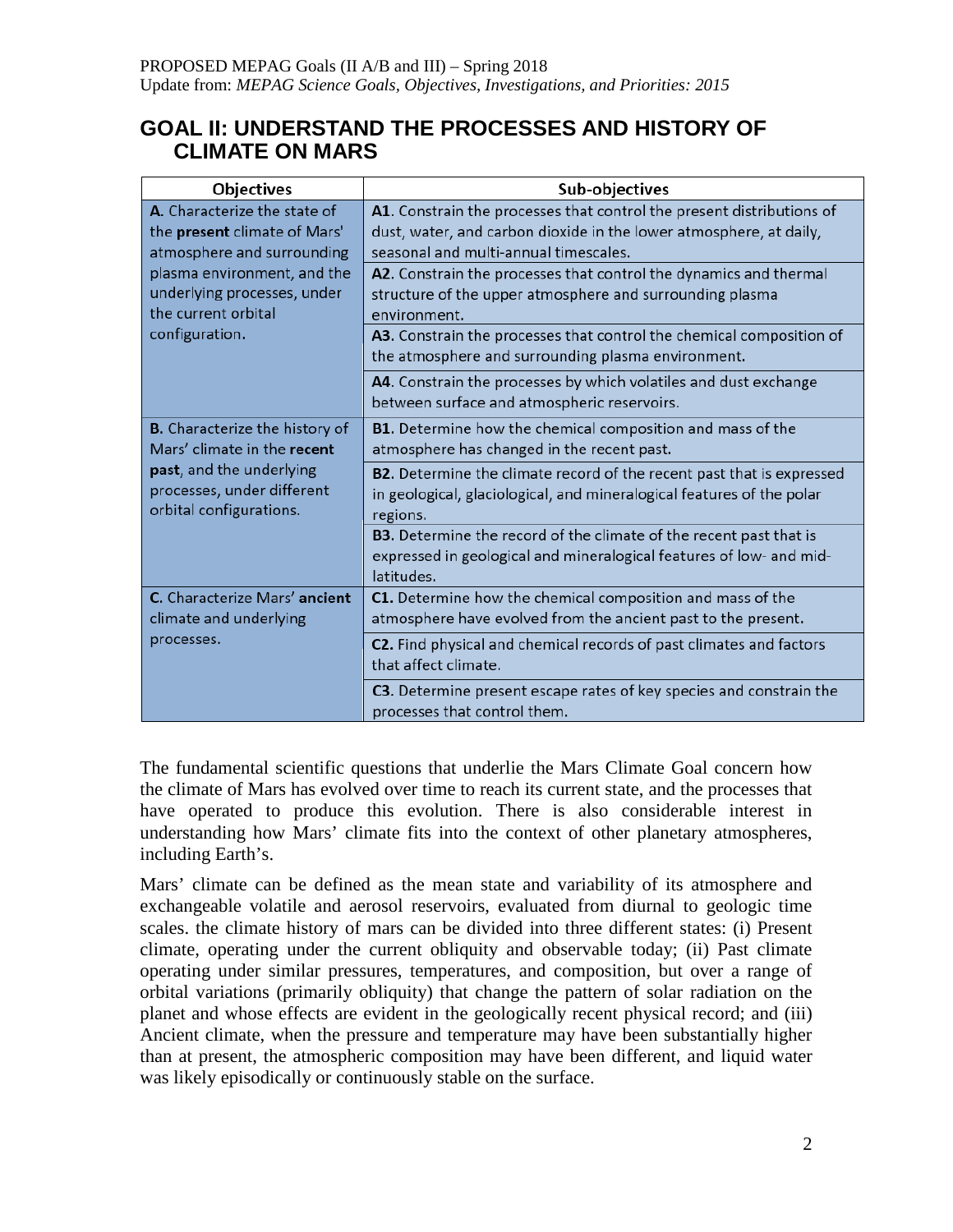### **Prioritization**

On Mars, the present holds the key to the past: a comprehensive understanding of the fundamental processes at work in the present climate is necessary to have confidence in conclusions reached about the recent past and ancient climate, when Mars may have been more habitable than today. Because many of the processes that governed the climate of the recent past are likely similar to those that are important today, an understanding of the present climate must be firmly established before an understanding of the climate of the recent past can be developed. Furthermore, since not all climate processes leave a distinctive record, it is also necessary to determine which climate processes will have left detectable signatures in the climate archives of the recent past**.** Numerical models play a critical role in interpreting the recent past and ancient climate, and it is imperative that they be validated against observations of the present climate in order to provide confidence in results for more ancient climates that are no longer directly observable.

Based on this philosophy, the Climate Goal is organized around three Objectives, each pertaining to the different climate epochs. Investigations within a Sub-objective are assigned a prioritization of high, medium, or low. This prioritization is based on subjective weighting that includes consideration of existing measurements with respect to needed measurements, relative impact of an Investigation towards achieving an Objective, and identification of Investigations with logical prerequisites. Importantly, the Investigation prioritization is only with respect to the Investigations within the parent Sub-objective. Thus, it is possible that a high priority Investigation within lower priority Objective C could be on par with or more important than a lower priority Investigation within the higher priority Objective B.

### **Objective A: Characterize the state of the present climate of Mars' atmosphere and surrounding plasma environment, and the underlying processes, under the current orbital configuration.**

Our understanding of the chemistry, dynamics, and energetics of the present Martian atmosphere forms the basis for understanding the recent past and ancient climate. The atmosphere system consists of many coupled subsystems, including surface and nearsurface reservoirs of  $CO<sub>2</sub>$ ,  $H<sub>2</sub>O$  and dust; the lower atmosphere; the upper atmosphere; and the surrounding plasma environment. Each of these regions is an integral part of the interconnected atmospheric system, yet different processes dominate in different regions. Well-planned measurements of all of these regions enable characterization of the physical processes that maintain and drive the present climate of Mars. The boundary between the lower and upper atmosphere is an imprecise concept. The mesopause, around 90 km, provides a convenient choice. Below it, chemical composition is relatively stable and visible and infrared (IR) wavelengths dominate radiative heating. Above it, and particularly above the homopause around 110 km, chemical composition is more variable and ultraviolet (UV) and shorter wavelengths dominate radiative heating.

This Objective will not be achieved by observations alone. Numerical modeling of the atmosphere provides an additional, critical element to understanding atmospheric and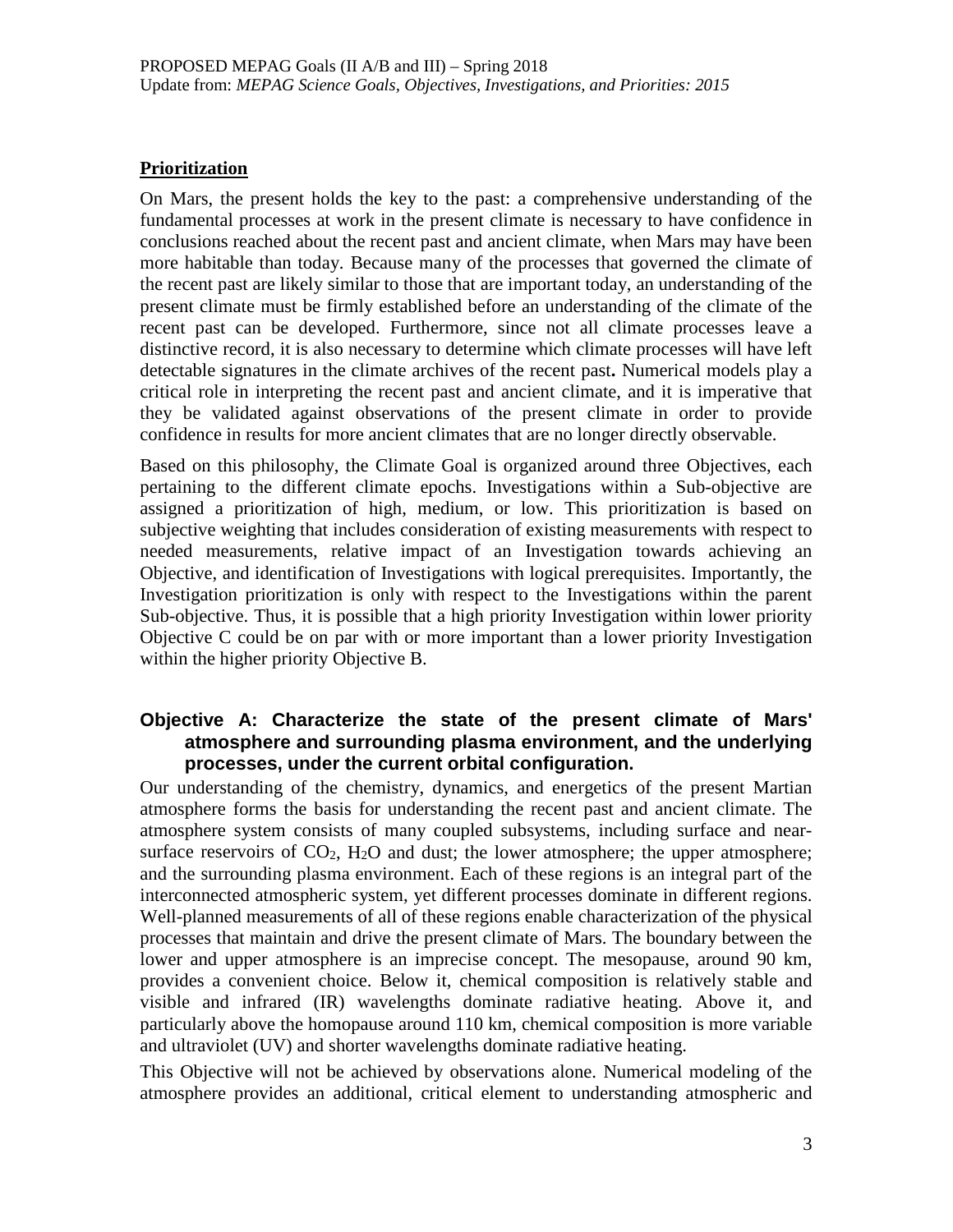climate processes. Models provide full dimensional and temporal context to necessarily sparse and disparate observational datasets, particularly when combined with data assimilation techniques, and models provide a virtual laboratory for testing whether observed or inferred conditions are consistent with proposed processes. Proper consideration of this essential modeling element should be given to any proposed experiment.

### **Sub-Objective A1: Constrain the processes that control the present distributions of dust, water, and carbon dioxide in the lower atmosphere, at daily, seasonal and multi-annual timescales.**

Knowledge of the processes controlling distributions of dust, water, and  $CO<sub>2</sub>$  may be arrived at by direct measurement of these substances, and by measurement of atmospheric state, circulation and forcings in the atmosphere. Although tremendous advances have been made towards characterizing and quantifying the atmosphere, existing measurements of the spatial and temporal distributions of dust, water and carbon dioxide, and the atmospheric state in the lower atmosphere are inadequate to achieve this Sub-objective; better diurnal coverage and better 3-D distributions are needed. A comprehensive and consistent picture of the relevant atmospheric processes will be achieved primarily through direct measurement of atmospheric forcing (e.g., radiation, turbulent fluxes), the quantities that feed into that forcing  $(e.g.,$  dust and clouds), and the response of the atmosphere (e.g., temperature, pressure, winds, and volatile phase changes) to the forcing over daily, seasonal, and multi-annual timescales. As such, characterization of the thermal and dynamical state of the lower atmosphere (temperatures and winds) is a necessary, but not a sufficient, element of this Sub-Objective.

Obtaining a high quality data set from a properly accommodated weather station (i.e., one in which thermal and mechanical contamination from the spacecraft is minimal) is of highest priority. In nearly half a decade of attempts, there has yet to be an in situ weather station investigation that has successfully and simultaneously measured, without substantial spacecraft contamination or operational issues, the basic meteorological parameters of pressure, temperature, and wind. Any proposed measurement of in situ meteorological parameters should demonstrate the impact of accommodation on the fidelity of the measurements. Once high quality surface measurements of basic meteorological parameters have been acquired, measurements of quantities that have been poorly or never measured generally should be given higher priority.

In addition to a single surface station, in situ measurements can be obtained by networked landed observatories or aerial platforms (e.g., balloons, airplanes). Each of these platforms provides unique measurements helpful to a complete understanding of the climate system. Regardless of platform, in situ measurements also provide calibration and validation for complementary measurements retrieved from orbit, and provide data critical to the validation of climate and weather models. The importance of data for these purposes should be appropriately recognized and valued in any proposed experiment.

Substantial progress on this Sub-objective has been made via remote sensing, particularly from orbit. Retrievals of atmospheric temperature profiles from orbital missions have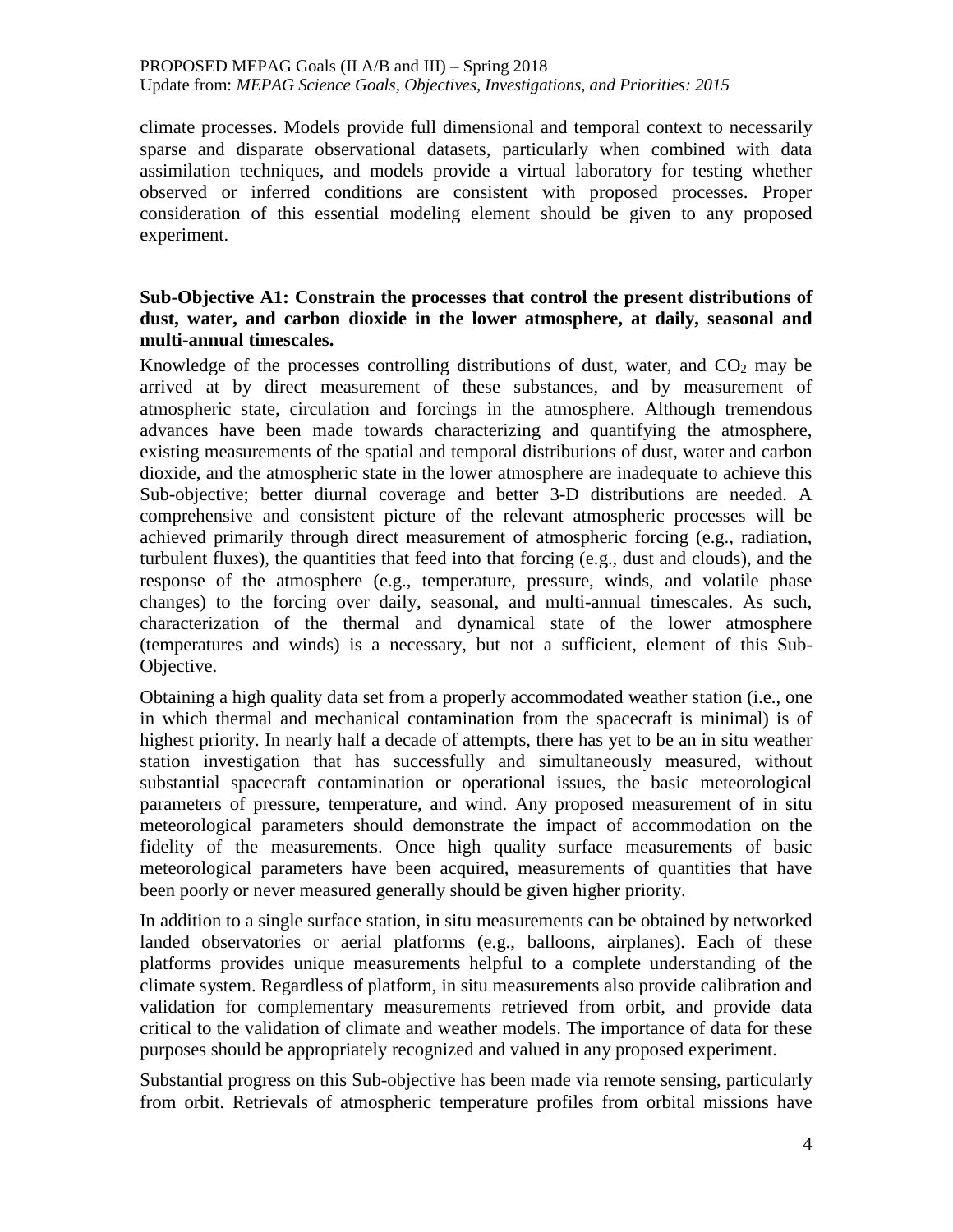### PROPOSED MEPAG Goals (II A/B and III) – Spring 2018

Update from: *MEPAG Science Goals, Objectives, Investigations, and Priorities: 2015*

provided a good climatological record of global scale column dust, water, and ice opacity. Mars exhibits a vertical dust structure more complex than originally thought. The bulk, global thermal structure also has been captured over multiple years. Nonetheless, these orbital measurements are substantially limited in their local time coverage and over the poles. Due to these limitations, diurnal variations and atmospheric behavior in polar regions are poorly constrained**.** Moreover, nadir measurements generally have been limited to vertical resolutions of about a scale height, and off-nadir or limb sounding measurements generally have been limited to horizontal resolutions on the order of 200 km. Future progress will be made by acquiring greater coverage over the full diurnal cycle, and by improving the vertical resolution of temperature, dust, water vapor, and dust profiles. New measurements, such as remotely-derived wind velocity would also advance the Sub-objective. Therefore, future orbital measurements that are motivated by this Sub-objective should provide new measurements (e.g., wind) or significantly improve spatial and temporal coverage and resolution beyond the existing data and ideally should span multiple Mars years. Further, the vertical resolution of profiles must be demonstrably matched to the processes or region of interest. For example, if the focus is on the daytime convective boundary layer, a profiler must provide sufficient vertical resolution to accurately quantify the very steep superadiabatic (convectively unstable) temperature gradient.

The scientific results of this Sub-objective have substantial relevance to engineering aspects of the robotic exploration of Mars. Landing spacecraft safely on the surface of Mars requires the ability to adequately predict the structure and dynamics of the atmosphere, as well as its natural variability, at the time and place of landing. Because this atmospheric knowledge must be established well in advance of landing (usually years), models that are validated and constrained by previous observations are the only tool available. Presently, the atmospheric models used to make these predictions are poorly constrained by observations, especially at the local- and lander scale. An efficient mechanism for reducing risk would be to reduce large uncertainties in atmospheric predictions by acquiring suitable observations as constraints, which would correspondingly reduce engineering margins in spacecraft design. Generally, achieving this Sub-objective will significantly fill Strategic Knowledge Gaps (SKG) (P-SAG 2012) for entry, descent and landing (EDL) operations, which benefits the entire MEP, and facilitates achievement of every MEPAG Goal.

Investigation A1.1: Measure the state and variability of the lower atmosphere from turbulent scales to global scales (High Priority).

This Investigation focuses on the state or response of the atmosphere to forcing. Dust, water, and CO<sub>2</sub> distributions vary on daily, seasonal, inter-annual, and longer timescales and on all spatial scales from turbulent to global. This range of scales necessitates a range of investigational approaches:

• *Turbulent (microscale) scale: Basic measurements of pressure (p), temperature (T), wind (V), and water (RH), together with the measurement of turbulent fluxes of heat, momentum at a variety of sites at different seasons.*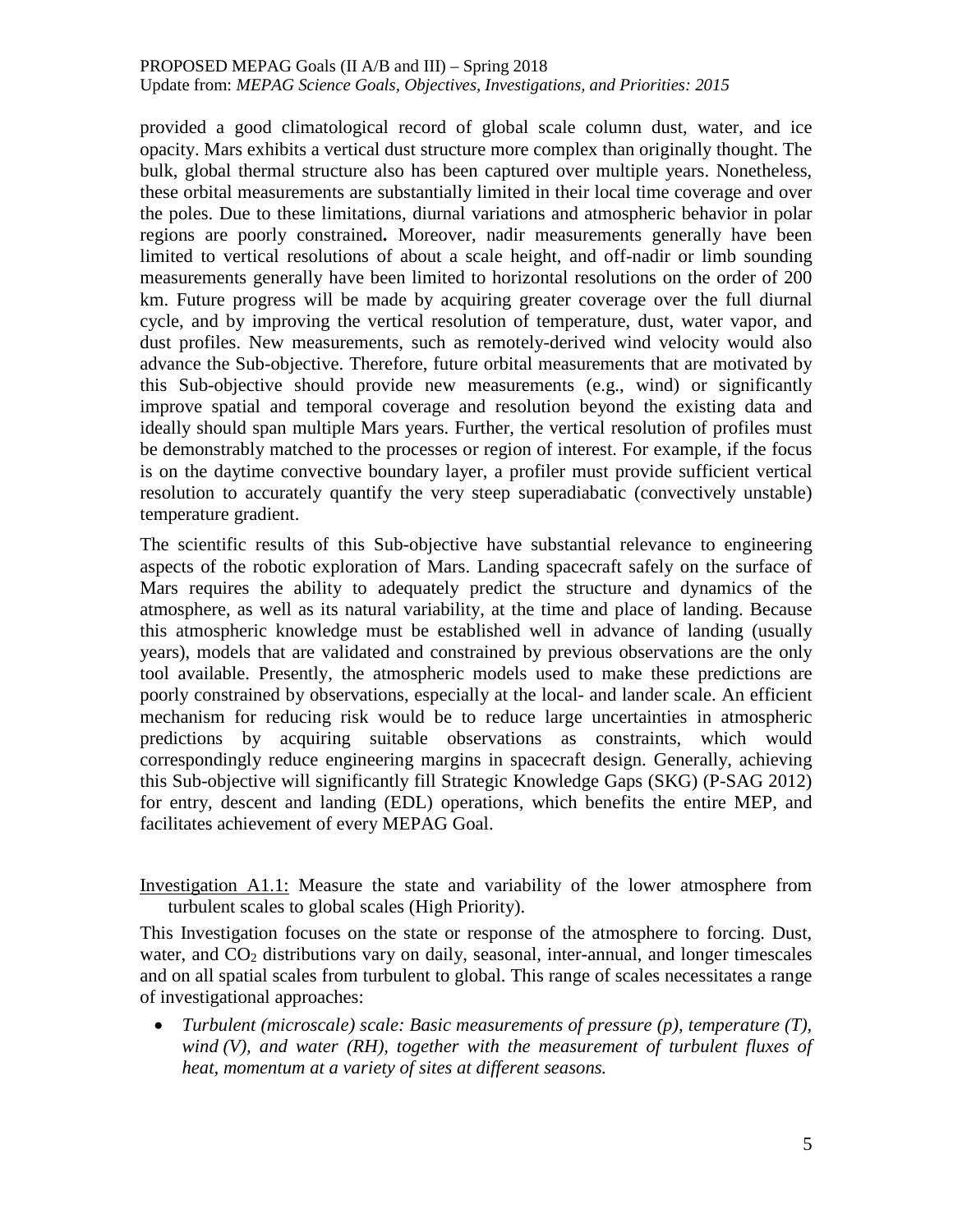#### PROPOSED MEPAG Goals (II A/B and III) – Spring 2018

Update from: *MEPAG Science Goals, Objectives, Investigations, and Priorities: 2015*

- *Mesoscale: Measurement of atmospheric properties (p, T, V, RH), to quantify the role of physiographic forcing in local/regional circulations, gravity waves and tracer transport; Quantify mesoscale circulations, including slope flows, katabatic winds and convergence boundaries.*
- *Global scale: Measurement of atmospheric properties to quantify the mean, wave and instantaneous global circulation patterns, and the role of these circulations in tracer (e.g., dust/water) transport; quantify CO2 cycle and global climate change (e.g., secular pressure changes).*

Previous experiments have provided some, but not all, of the data central to this Investigation, with varying degrees of success and fidelity. Wind measurements have been particularly troublesome, and high quality wind measurements at the surface, made simultaneously with temperature and pressure, remain a high priority. New and novel measurements generally are considered to be of higher priority than those that would duplicate or refine existing data. For example, a landed meteorological payload that measures only temperature and pressure is helpful, but the additional measurement of winds and turbulent fluxes, would be new and more likely to result in a substantial rather than incremental advance in knowledge.

Regional (mesoscale) circulations forced most strongly by topography are thought to strongly control the atmosphere near the surface and may play an important role in the transport of dust, water, and other species. Topography is also likely to trigger large amplitude gravity waves that can redistribute momentum in the vertical and produce regions that are favorable for cloud condensation. Experiments that measure fundamental parameters (e.g., p, T, V, RH) and connect these parameters to distributions of dust and water, both at the surface and in the vertical, are necessary to characterize the nature of the atmosphere at the mesoscale. Because the mesoscale environment is so strongly coupled to topography, measurements at locations that represent the full diversity of Martian geography and topography are required (e.g., plains vs. craters vs. valleys).

Meteorological observations gathered on daily- to decade-long timescales establish the magnitude of inter-annual variability, characterize larger-scale circulations (e.g., baroclinic eddies and the thermal tide), and aid in the determination of the magnitude of any long-term trends in the present climate system. Specifically, these measurements provide a means to characterize the annual variations and cycling of volatiles, condensates, and dust. The annual polar condensation and sublimation cycle causes  $\sim$ 1/3 of the current atmospheric mass to transfer between the surface and the atmosphere. This annual cycle drives both global and regional transport processes. Measurement of noncondensable tracers (e.g.,  $N_2$ , Ar, CO) can also provide important information on the global transport and cycling of mass. These observations of the present climate would also assist in identifying the causes of the north/south asymmetry in the nature of the polar caps, and the physical characteristics of the layered deposits, which are important for studies of the climate of the recent past.

At all scales, better diurnal coverage is needed in order to capture ephemeral phenomena, as well as systems (such as dust storms) that evolve over timescales of less than a day.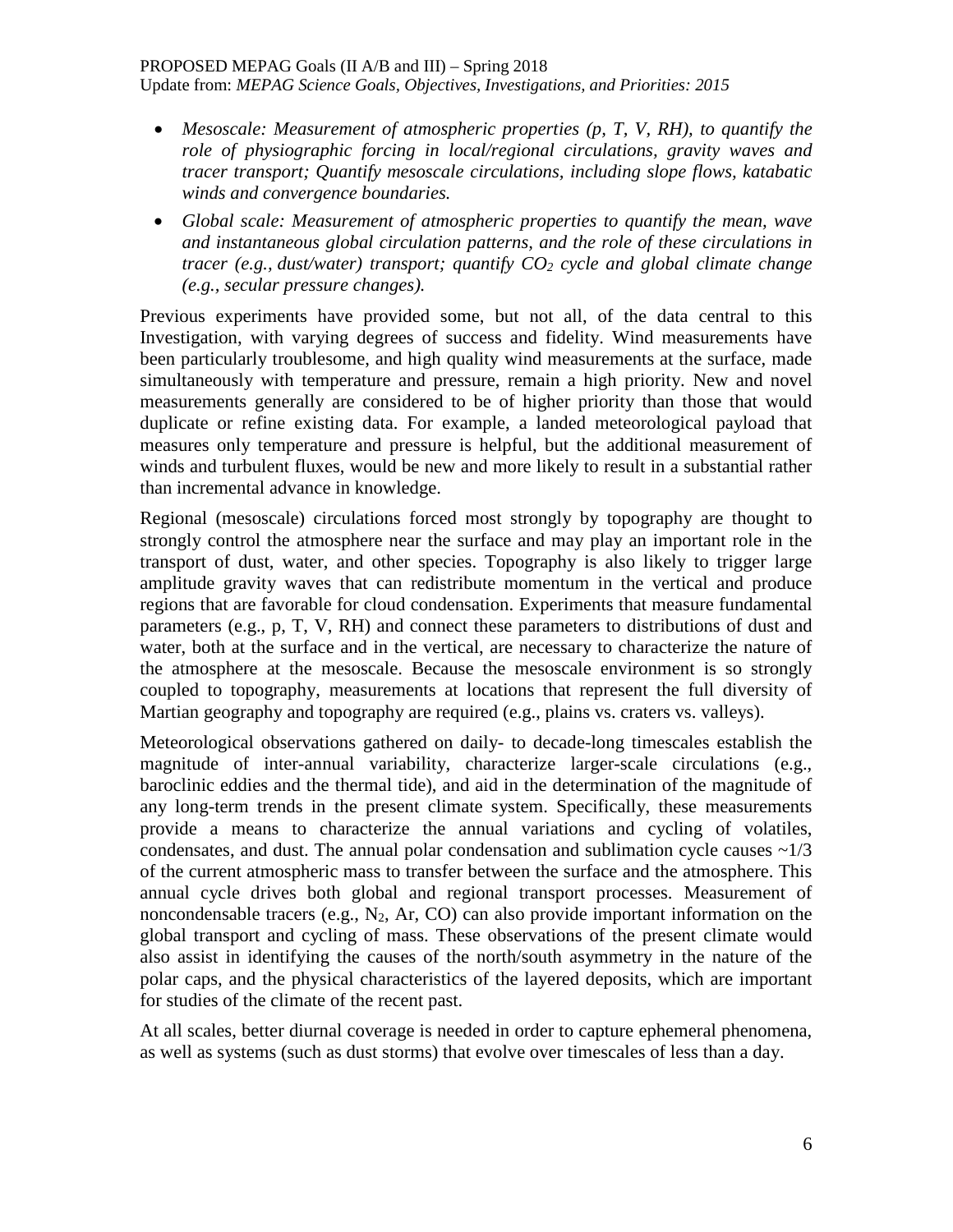Investigation A1.2: Characterize dust and other aerosols, water vapor and carbon dioxide

and their clouds in the lower atmosphere (High Priority). Dust and clouds  $(H_2O)$  and  $CO_2$ ) are strong, radiatively active constituents of the atmosphere, and their distribution is tied directly to transport processes. Previous and ongoing measurements from orbit have provided a multi-year climatology of column dust, water vapor and clouds, although the record is problematic over the poles and is based on a narrow window of local times. Spatial and temporal variations in the vertical distribution are less well characterized. Orbital observations demonstrate that the vertical distribution of dust can be complex in space and time and the processes leading to the complex distributions are uncertain. Vertical water vapor distributions are relatively unknown, but probably exhibit similar complex structures. Moreover, the radiative forcing from dust, ices, and water vapor depends not only on their vertical distributions, but also their optical properties**.** Characterization of dust, water vapor, and clouds may be decomposed into four areas:

- *Vertical structure*
- *Physical and optical properties*
- *Spatial and temporal variations in column abundance*
- *Electrical properties of dust*

Although additional column abundance information is welcome, significant knowledge gaps remain about the vertical distribution of dust and water, and how these distributions are connected to the atmospheric circulation. Similarly, the properties of atmospheric aerosols, which are critical to understanding the radiative processes, are poorly constrained. The electrical properties of dust have never been measured. This measurement has particular importance for exploration hazards (see Goal IV). It is also potentially relevant for electrochemical processes. Vertical structure and physical properties are the highest priority in this list.

Important sources and sinks for these materials exist in surface reservoirs, including polar caps and polar layered deposits. The fluxes of these materials into and out of these regions are important.

Investigation A1.3: Measure the forcings that control the dynamics and thermal structure of the lower atmosphere (High Priority).

Measurement of the forcing mechanisms of the atmosphere are largely absent from the observational record. Yet, these mechanisms are crucial to understanding atmospheric processes. The forcing mechanisms are partially determined by the state of the atmosphere (e.g., the distribution of dust), but they also simultaneously act to produce the observed state of the atmosphere. The forcing mechanisms may be investigated in three ways:

- *Surface energy balance*
- *Momentum budget*
- *Atmospheric energy budget*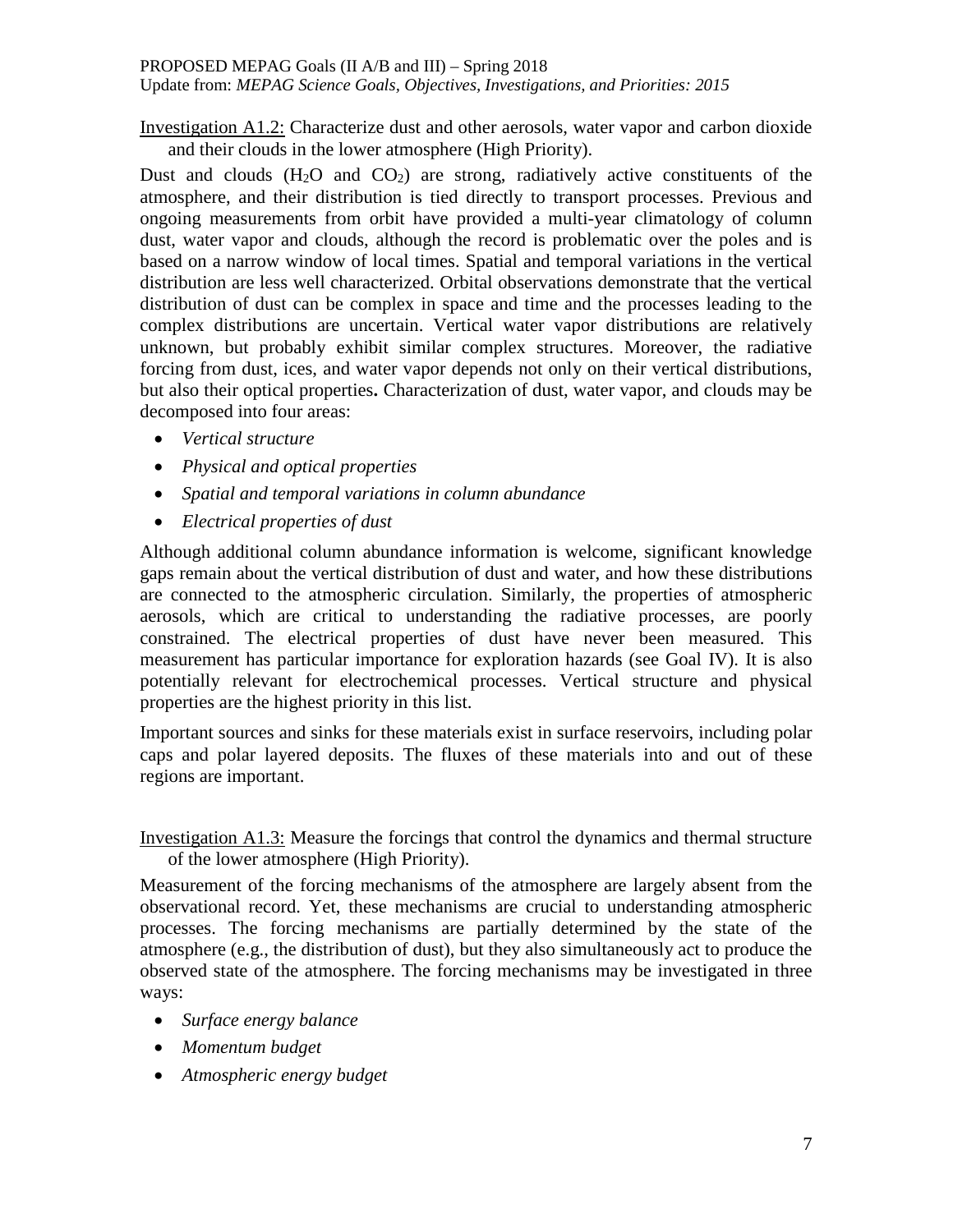Quantification of the distribution of energy inputs and outputs at the surface and into the lower atmosphere is essential to interpreting the observed behavior of the atmosphere near the surface and in the planetary boundary layer (PBL). The surface budget is composed of insolation, reflected light, incoming and outgoing infrared radiation, turbulent fluxes, energy conducted to/from the surface, and possibly condensational processes. The surface energy balance is a high priority within this Investigation.

Wind/momentum measurements in the atmosphere other than at the surface are completely absent. This is a major hindrance to achieving this Investigation and the Subobjective. To date**,** the atmospheric momentum fields have been diagnosed from the thermal structure assuming dynamical balance. However, the diagnostics are extremely sensitive to the temperature field, and the technique completely fails in the tropics. Numerical models attempt to characterize the momentum fields, but the errors in the model thermal fields compared to existing observations raise concerns about the fidelity of the model results. Measurement of winds (momentum) is a high priority within this Investigation.

The magnitude and partitioning of energy in the free atmosphere (above the PBL) is the major driver of atmospheric circulations. Knowledge of the spatial variability of deposition of solar radiation and absorption/emission of IR radiation ties the radiative forcing processes to the observed thermal and kinematic state of the atmosphere. Although this information is important, it is of lesser priority than the other two areas in this Investigation.

### **Sub-objective A2: Constrain the processes that control the dynamics and thermal structure of the upper atmosphere and surrounding plasma environment.**

Knowledge of spatial and temporal variations in the dynamics and thermal structure of the upper atmosphere and surrounding plasma environment is not yet sufficient to determine how momentum and energy are distributed throughout the atmosphere system.

In the upper atmosphere, both neutral and ionized species are present. Both influence the behavior of the atmosphere system. The dynamics and energetics of neutrals and plasma in the upper atmosphere are influenced through coupling to the lower atmosphere and by interactions with the solar wind. Consequently, solar cycle variations are expected to be significant. The forcings and responses relevant to the dynamics and energetics of the upper atmosphere and surrounding plasma environment have not been well constrained by observations. Crustal magnetic fields are likely to lead to significant geographical variations in the dynamics and energetics of plasma, and potentially also the neutral thermosphere via ion-neutral interactions.

Achieving this Sub-objective requires measurements of the densities, velocities, and temperatures of neutral and ionized species in the upper atmosphere, as well as measurements of the dominant forcings (solar irradiance, coupling to the lower atmosphere, conditions in the solar wind and magnetosphere). The MAVEN mission is likely to produce substantial contributions towards this Sub-objective, and *the priority*  ratings of the Investigations reflect the expectation that MAVEN will successfully *complete its prime mission objectives*. If those objectives should not be met, then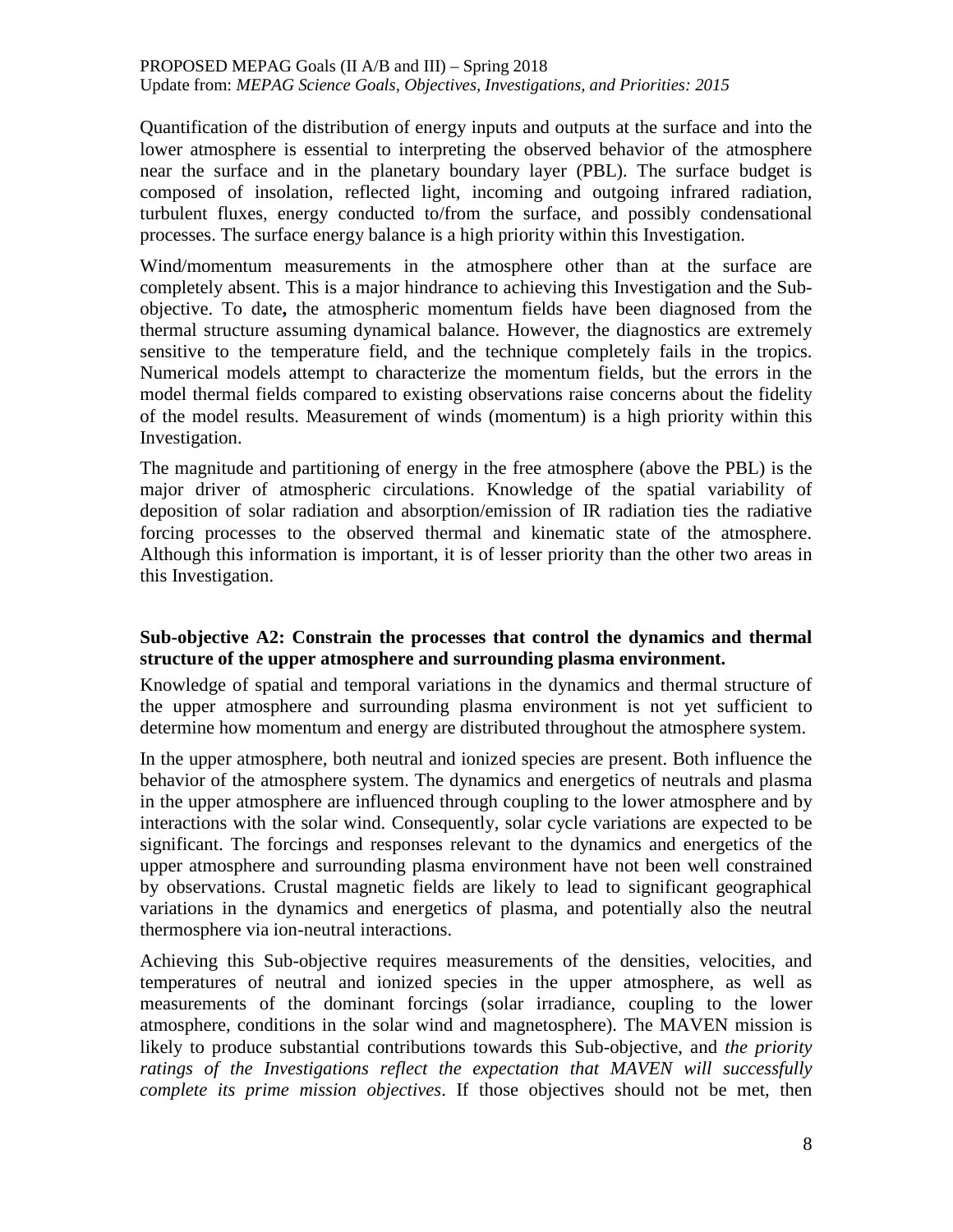Investigations A2.1, A2.2, and A2.3 would become high priority. Investigation A2.4 remains a relatively low priority within this Sub-objective, regardless of MAVEN results.

Investigation A2.1: Measure the spatial distribution of aerosols, neutral species, and ionized species in the upper atmosphere (Medium Priority).

The constituents of the upper atmosphere include aerosols, neutral species, and ionized species. Due to their radiative properties, aerosols can markedly affect temperatures, and hence density distributions. The atmosphere is predominantly neutral at the base of the upper atmosphere, but becomes increasingly ionized as altitude increases. Because ionized species in the upper atmosphere generally are derived from neutrals, the behaviors of neutrals and ions are tightly linked. Thus, the three major categories for investigation are:

- *Aerosols*
- *Densities of major neutral species*
- *Densities of electrons and major ions*

Orbital observations have established that aerosols, specifically  $CO<sub>2</sub>$  ice, can be present in the upper atmosphere. It is also possible that dust may be lofted towards the base of the upper atmosphere. There are strong seasonal and spatial variations in the abundances of aerosols in the upper atmosphere. Variability with local time is not well-constrained.

Prior to the arrival of MAVEN, there have been few measurements of the densities of major neutral species in the upper atmosphere. The neutral density distribution in the upper atmosphere sets the stage for the production of the ionosphere and exosphere, both of which play crucial roles in atmospheric evolution, as well as in coupling to the magnetosphere/solar wind.

Electron densities in the upper atmosphere have been measured on numerous occasions by radio occultation instruments, yet these data cover only a limited range of local times. They also have been measured extensively by radar, albeit with less accuracy and lower vertical resolution than the radio occultation observations. Available electron density measurements over strongly magnetized regions suggest very complex spatial distributions of densities that have yet to be comprehensively explored.

Investigation A2.2: Measure temperatures of neutral and ionized species in the upper atmosphere (Medium Priority).

The Martian upper atmosphere thermal structure is poorly constrained due to a limited number of measurements at selected locations, seasons, and periods scattered throughout the solar cycle. Temperatures of ions and electrons have not been measured at a significant level. Yet temperatures are the primary expression of the heating and cooling processes by which energy passes through the upper atmosphere. In turn, temperature gradients drive atmospheric motions and affect ionospheric reaction rates. The measurements of concern are:

• *Neutral temperature*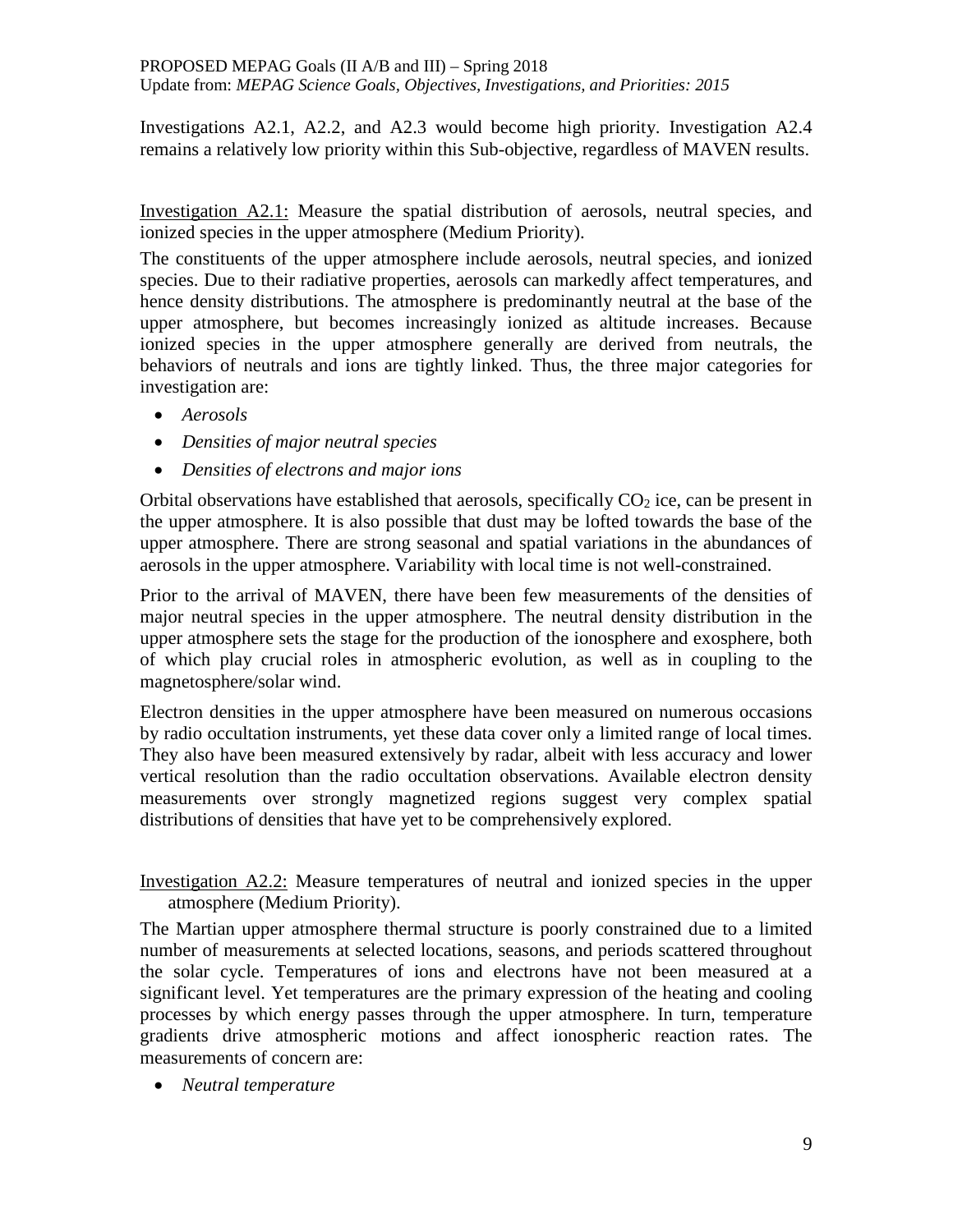#### PROPOSED MEPAG Goals (II A/B and III) – Spring 2018

Update from: *MEPAG Science Goals, Objectives, Investigations, and Priorities: 2015*

• *Temperatures of electrons and major ions*

Temperatures vary greatly with altitude, increasing sharply from the cold mesopause as they asymptotically approach the hot exospheric value. Because temperatures are controlled by the solar extreme UV (EUV: 5-110 nm) input, they also vary seasonally due to orbital eccentricity and on longer timescales due to the solar cycle. Temperatures are affected by composition via the influence of the atomic oxygen abundance on  $CO<sub>2</sub> 15$ µm cooling.

In the lower portions of the ionosphere, plasma and neutrals are in thermal equilibrium and electron and ion temperatures match the temperature of the much more abundant neutrals. As altitude increases, electron and ion temperatures become decoupled from, and much greater than, the neutral temperature. The electron temperatures influence the rates of many critical ionospheric reactions and gradients in both ion and electron temperatures produce pressure gradient forces that drive the transport of plasma.

Investigation A2.3: Measure the forcings that control the dynamics and thermal structure of the upper atmosphere (Medium Priority).

Measurements of the forcing mechanisms of the upper atmosphere are largely absent. Yet, these mechanisms are crucial to understanding upper atmospheric processes. The forcing mechanisms are primarily imposed from outside the upper atmosphere and are minimally affected by the state of the upper atmosphere itself. Relevant measurements are valuable only if they are acquired simultaneously with measurements of the state of the upper atmosphere. These forcing mechanisms may be investigated in three ways:

- *Solar irradiance*
- *Conditions in the solar wind and magnetosphere*
- *Coupling between lower and upper atmosphere*

The amount of soft X-ray (0.1-5 nm) and EUV (5-110 nm) solar radiation most responsible for heating the upper atmosphere of Mars (and forming its ionosphere) varies significantly over time. These temporal variations result from the changing heliocentric distance (~1.38-1.67 AU), the planet's obliquity (determining the local season), and the changing solar radiation itself. Over both a solar rotation (~27-day periodic changes in the planet facing solar output) and solar cycle  $(\sim 11$ -year periodic overall changes in solar output), variations of the solar X-ray and EUV fluxes can be significant (up to factors of  $-2$  to 10).

Investigation A2.4: Measure velocities of neutral and ionized species in the upper atmosphere (Low Priority).

The dynamics of the upper atmosphere are essentially unobserved. Neutral winds influence the thermal structure of the upper atmosphere and the transport of plasma. The transport of plasma will essentially control plasma densities throughout much of the ionosphere. Differential motions of ions and electrons generate currents, which are an important factor in the exchange of momentum and energy between the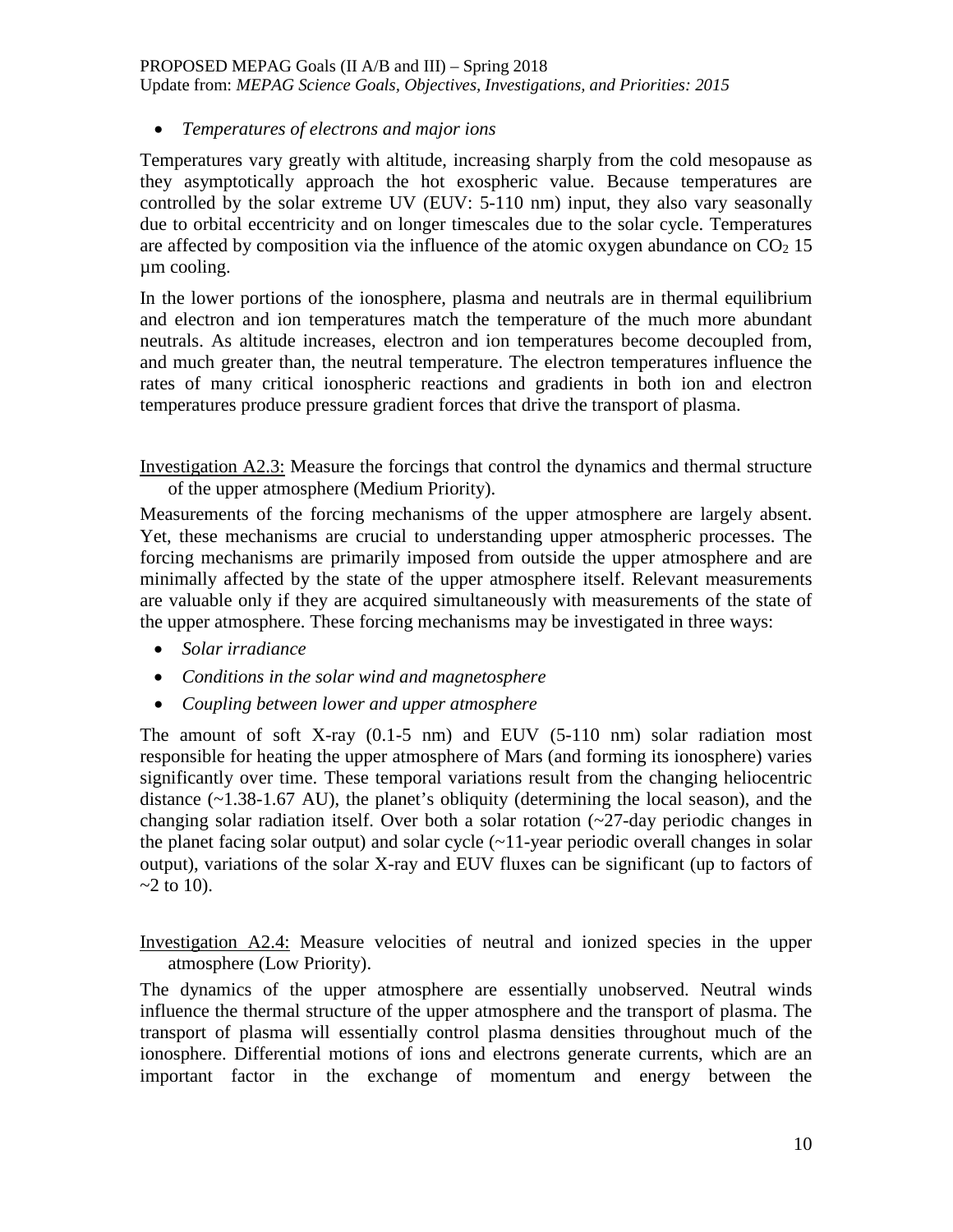thermosphere/ionosphere and the magnetosphere above. There are two measurements of concern:

- *Neutral wind*
- *Velocities of electrons and major ions*

Direct measurements of the velocities of neutral and ionized species in the upper atmosphere are needed. Some constraints on the neutral wind have been provided by nightside airglow observations of the recombination of species photo-produced on the dayside, but these have poor accuracy and spatial resolution. The upper atmospheric circulation is predicted to be integrated with the circulation of the lower atmosphere, which makes the upper atmospheric circulation a valuable diagnostic of how the lower and upper atmospheres are coupled.

There have been no direct or indirect measurements of the velocities of electrons or ions in the upper atmosphere. In certain regions, transport processes are exceedingly important for shaping the distribution of ionospheric densities. In others, they play a negligible role. Velocity measurements would enable determination of where transport matters. Velocities are also important via their influence on ionospheric currents and associated electrodynamics. Such velocity measurements should have a vertical resolution of one neutral scale height and a lateral resolution commensurate with the spatial scale of the crustal magnetic field.

### **Sub-Objective A3: Constrain the processes that control the chemical composition of the atmosphere and surrounding plasma environment.**

Knowledge of spatial and temporal variations in the abundance, production rates, and loss rates of key photochemical species (e.g.,  $O_3$ ,  $H_2O$ ,  $CO$ ,  $CH_4$ ,  $SO_2$ , the hydroxyl radical OH, the major ionospheric species) is not yet sufficient to provide a detailed understanding of the atmospheric chemistry of Mars.

Observations of atmospheric composition are scarce, both from orbit and from the surface. ESA's Trace Gas Orbiter (TGO) mission would make progress in this regard. *Because TGO has yet to launch, the Investigations do not assume a successful prime mission.* If the MAVEN mission successfully completes its prime mission, it should make substantial contributions toward understanding the composition of the upper atmosphere and plasma environment. *The investigation priorities do assume that MAVEN will achieve its prime mission objectives.*

Current multi-dimensional photochemical models predict the global 3-dimensional composition of the atmosphere, but require validation of key reactions, rates, and the significance of dynamics for the transport of atmospheric constituents. It is likely that some important processes for atmospheric chemistry have yet to be identified. For example, in the lower atmosphere recent in situ measurements of O by MSL strongly suggest an unknown or unaccounted for process is operating. Also, the importance of electro-chemical effects, which may be notably significant for certain species (e.g., H2O2), and of chemical interactions between the surface and the atmosphere have yet to be established. There is considerable uncertainty in the surface fluxes of major species. The curious case of methane has yet to be fully resolved. In situ MSL measurements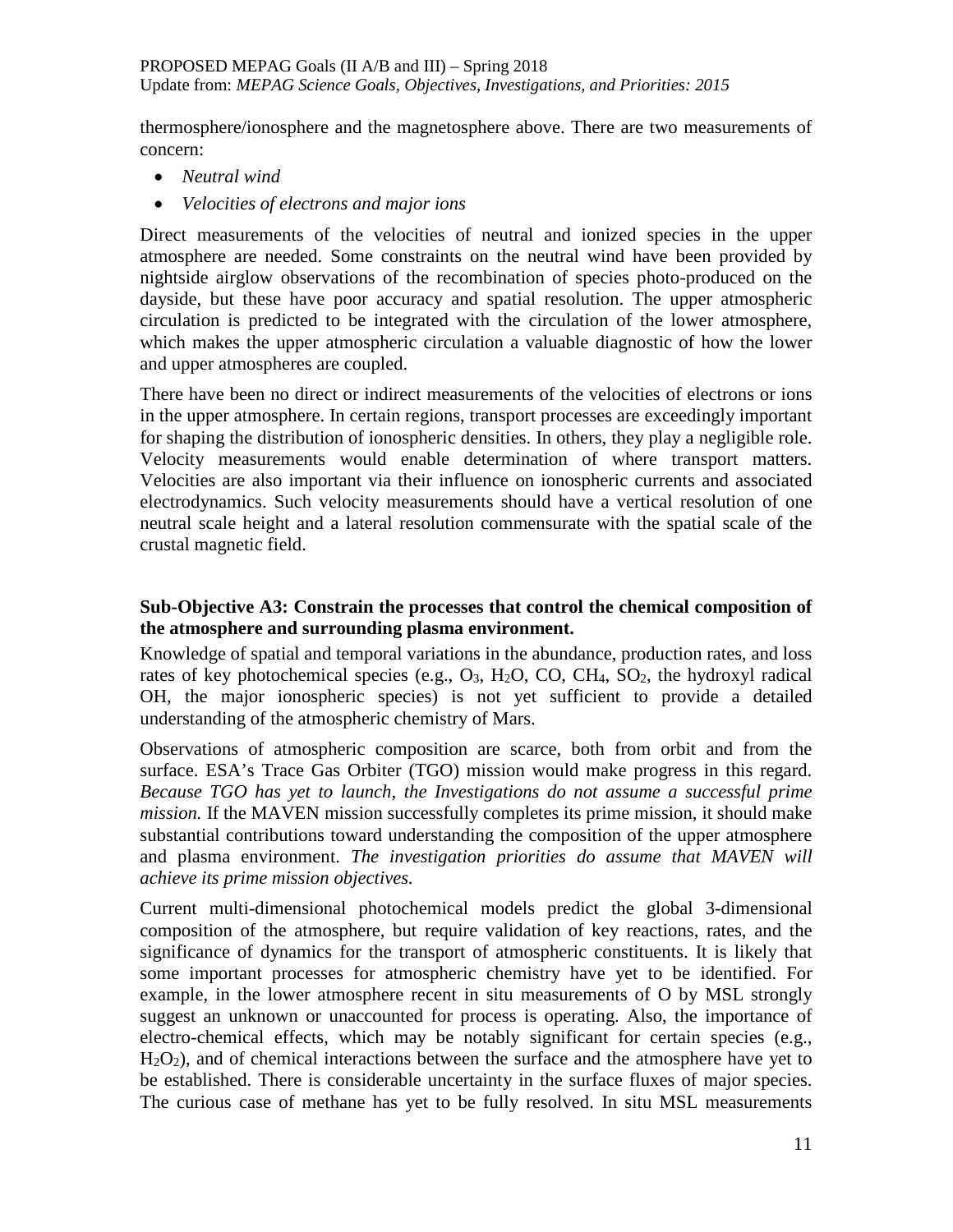indicate background levels of  $\sim$ 1 ppb, but temporary excursions of up to  $\sim$ 7 ppb have been found. The MAVEN mission will make measurements of some key species in the upper atmosphere and its findings may also illuminate the chemistry of the lower atmosphere to some degree.

Advances in this Sub-objective will require global orbital observations of neutral and ion species, temperatures, and winds in the lower and upper atmospheres, and the systematic monitoring of these atmospheric fields over multiple Mars years to capture inter-annual variability induced by the diurnal cycle, solar cycle, seasons, and dust storms. Temporal coverage must match the species and processes in question. Relatively well mixed and slow reacting species may only require sporadic measurements, commensurate with the expected chemical lifetime. Other highly reactive species may require sampling at greater than diurnal frequencies. It is anticipated that MAVEN will make substantial progress on this Sub-objective.

Investigation A3.1: Measure globally the vertical profiles of key chemical species (High Priority):

- *Neutral species including H<sub>2</sub>O, CO<sub>2</sub>, CO, O<sub>2</sub>, O<sub>3</sub>, CH<sub>4</sub>, as well as isotopes of H, C and O.*
- *Ionized species including*  $O^+$ ,  $O_2^+$ ,  $CO_2^+$ ,  $HCO^+$ ,  $NO^+$ ,  $CO^+$ ,  $N_2^+$ ,  $OH$ .

Measurements of the vertical profile of species couples photochemistry with vertical diffusion and mixing. Photochemical models typically predict these profiles, and measurements provide one of the most direct ways to validate and test photochemical reaction rates and pathways, and to test assumptions about vertical mixing.

Investigation A3.2: Map spatial and temporal variations in the column abundances of species (listed) that play important roles in atmospheric chemistry or are transport tracers (Medium Priority):

- *Non-condensable species including N2, Ar, and CO.*
- *Other species including H<sub>2</sub>O, HDO, OH, CO<sub>2</sub>, O, O<sub>2</sub>, O<sub>3</sub>, SO<sub>2</sub>, CH<sub>4</sub>, H<sub>2</sub>CO, CH3OH, C2H6.*

Non-condensable species provide information on atmospheric transport. Noncondensables are species that are stable or have very long photochemical lifetimes compared to the annual  $CO<sub>2</sub>$  condensation cycle and which have condensation temperatures below that found on Mars. Measuring the enrichment of non-condensables directly measures the mixing of the atmosphere.

Mapping of column abundances provides information on the horizontal spatial and temporal variability of sources and sinks. By tracking species with different photochemical lifetimes, information on atmospheric transport can also be extracted.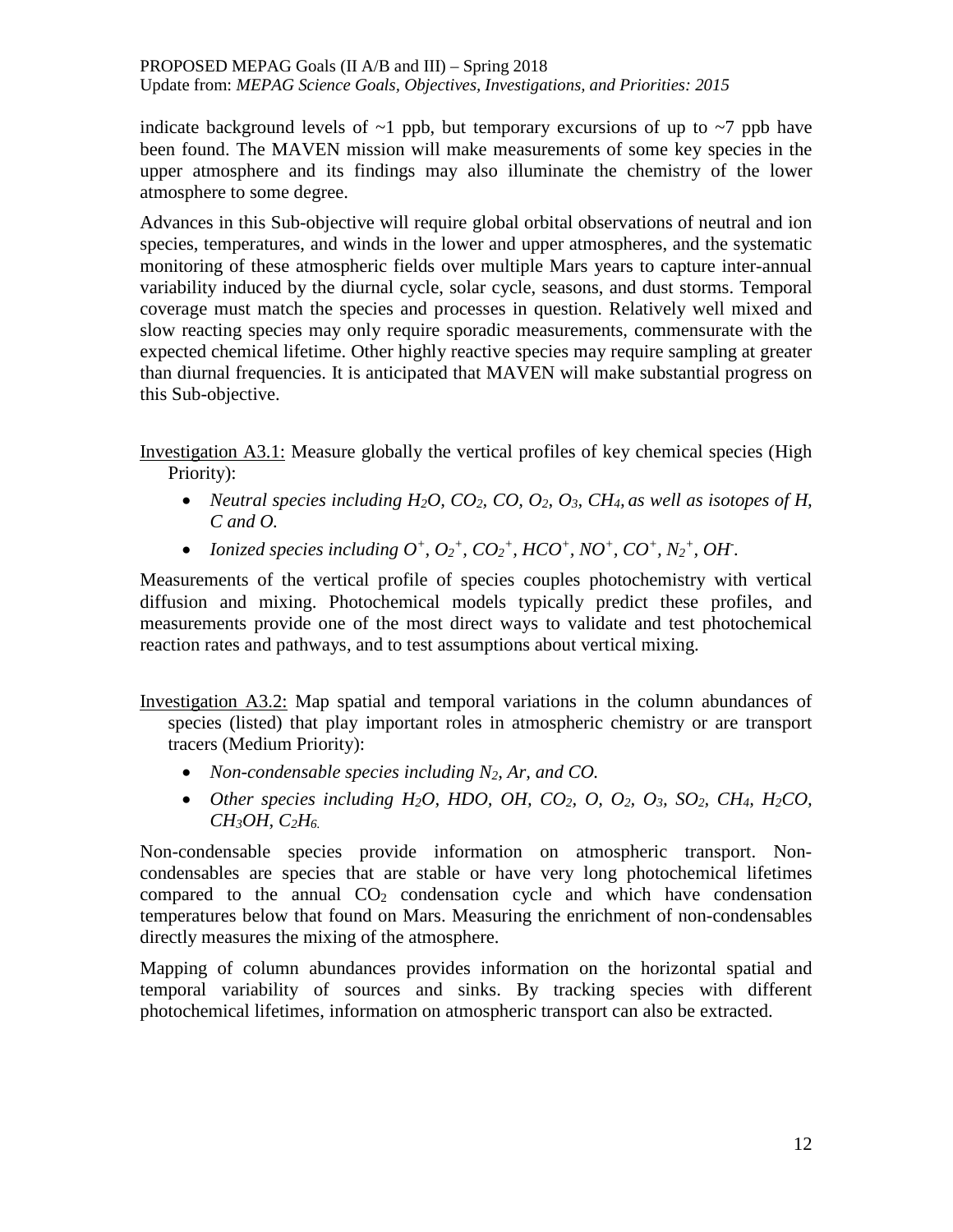Investigation A3.3: Determine the significance of heterogeneous chemical reactions (i.e., those involving atmospheric gases and solid bodies such as aerosols or surface materials) for the chemical composition of the atmosphere (Medium Priority).

Heterogeneous chemistry occurs when chemical reactions are catalyzed by substrates. The substrates can be grains on the surface or aerosol in the atmosphere. The importance of heterogeneous chemistry in the Mars photochemical cycle is poorly constrained. Determining the importance is highly desirable, but better characterization of homogeneous photochemistry (Investigations A.3.1 and A.3.2) generally is considered a prerequisite to this Investigation.

### Investigation A3.4: Measure key electrochemical species (Low Priority).

Electro-chemical effects may be important for production of certain species (e.g.,  $H_2O_2$ ) and promoting surface-atmosphere reactions, but confirmation is needed. This Investigation would require global orbiter observations of neutral and ion species, temperatures, and winds in the lower and upper atmospheres, and the systematic monitoring of these atmospheric fields over multiple Mars years to capture inter-annual variability induced by the solar cycle, seasons, and dust storms.

### **Sub-Objective A4: Constrain the processes by which volatiles and dust exchange between surface and atmospheric reservoirs.**

Knowledge of how volatiles and dust exchange between surface, sub-surface, and atmospheric reservoirs is not yet sufficient to explain the present state of the surface and sub-surface reservoirs of water, which include buried ice, the seasonal polar caps, and the Polar Layered Deposits (PLD), and how these reservoirs influence or record the present climate. The seasonal polar caps play a major role in these exchanges.

Knowledge of the processes that control the lifting of dust from the surface and into the atmosphere are also insufficient. The most fundamental process for dust lifting is thought to be the stress exerted by the wind, and subsequent saltation of sand-sized particles that kick smaller dust particles into the air. Furthermore, rapid pressure changes associated with dust devils and electrostatic forces also may be important. In polar regions, dust injection by seasonal  $CO<sub>2</sub>$  jets may be significant.

### Investigation A4.1: Characterize the fluxes and sources of dust and volatiles between surface and atmospheric reservoirs (Medium Priority):

- *Turbulent fluxes as a function of surface and atmospheric properties.*
- *Dust lifting processes, including surface stress, roughness, lifting thresholds, and the distribution of sand dust.*

Wind stress is defined as the magnitude of the turbulent momentum flux in the atmospheric surface layer. Also, the intensity of dust devils has been linked to the magnitude of the turbulent heat flux. Thus, measurement of these turbulent fluxes provide a direct link to sand and dust lifting. Ideally, fluxes would be measured directly, but other methods, such as obtaining vertical profiles of winds in the surface layer, are possible.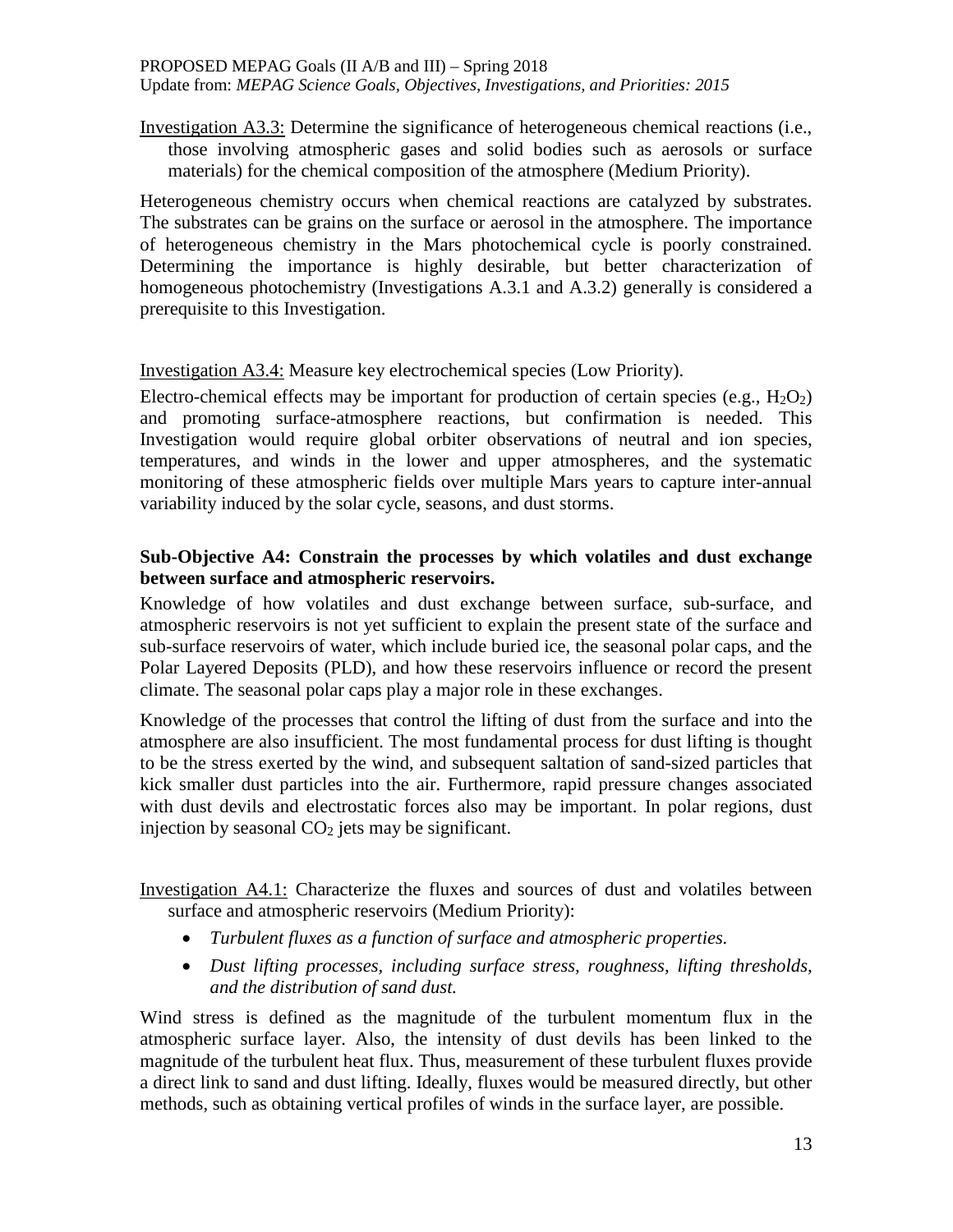Once the wind stress is known, there is still great uncertainty about the minimum value necessary to mobilize dust and sand, and the amount of sand/dust that is lifted once that minimum threshold value is exceeded. Simultaneous measurement of the turbulent fluxes along with the properties of sand/dust on the surface and lifted into the atmosphere, and the threshold and efficiency parameters associated with that lifting, are needed. Other processes may lift dust in polar regions, including seasonal  $CO<sub>2</sub>$  jets and avalanches on margins of the polar layered deposits.

Charging of dust and sand grains due to collisions and the resulting electric fields and currents are included in this Investigation. Grain charging is tied to the dust lifting and saltation process, and E-fields may play a role in dust lifting, particularly within dust devils.

Investigation A4.2: Determine how the processes exchanging volatiles and dust between surface and atmospheric reservoirs have affected the present horizontal and vertical distribution of surface and subsurface water and  $CO<sub>2</sub>$  ice (Low Priority).

Water ice has been detected at many locations and depths. At mid- and high-latitudes, water ice may be stored within pores or as bulk ice beneath a lag deposit. In the polar layered deposits, water ice may be stored directly on the surface. Co2 ice is stored at and beneath the surface of the south polar layered deposit. The current distribution of these materials is not in equilibrium with the environment, which suggests that they were emplaced under different climatic conditions.

The current Martian seasonal cycle is dominated by condensation and evaporation of  $\sim$ 1/3 of the carbon dioxide atmosphere into the seasonal caps. Both dust and water ice are entrained in this seasonal wave and may be incorporated into more permanent icy deposits after the CO2 sublimes in spring. Mechanisms of deposition (falling "snow" or direct condensation) as well as metamorphosis and densification of deposits bear directly on the stability, evaporation, and venting of those deposits in spring.

Large-scale sub-surface water ice deposits exist at mid- and high-latitudes in both hemispheres and may buffer long-term surface-atmosphere exchange because protective layers of water-ice (for the  $CO<sub>2</sub>$  units in the south polar layered deposit) or dust lags (for bulk ice at mid-latitudes) allow these units to persist through obliquity changes. The current equilibrium state between the subsurface water ice and the atmosphere is unknown, as is how that equilibrium state has changed over time. Assessment of net accumulation or loss of the residual ice deposits and mass, density and volume of the seasonal ice as function of location and time are important components of this Subobjective. The transport of carbon dioxide may also be variable if  $CO<sub>2</sub>$  condensed in large-scale sub-surface reservoirs, such as the buried deposits discovered near the south pole, can exchange with the atmosphere.

Measurements that quantify the rate at which water vapor diffuses between subsurface water ice and the atmosphere would fall under this Investigation.

The transport of dust and water in and out of the polar regions, including the polar caps and PLD, are variable on seasonal, annual, and decadal timescales, and therefore require long-term monitoring. The PLD are thought to record primarily cyclical deposition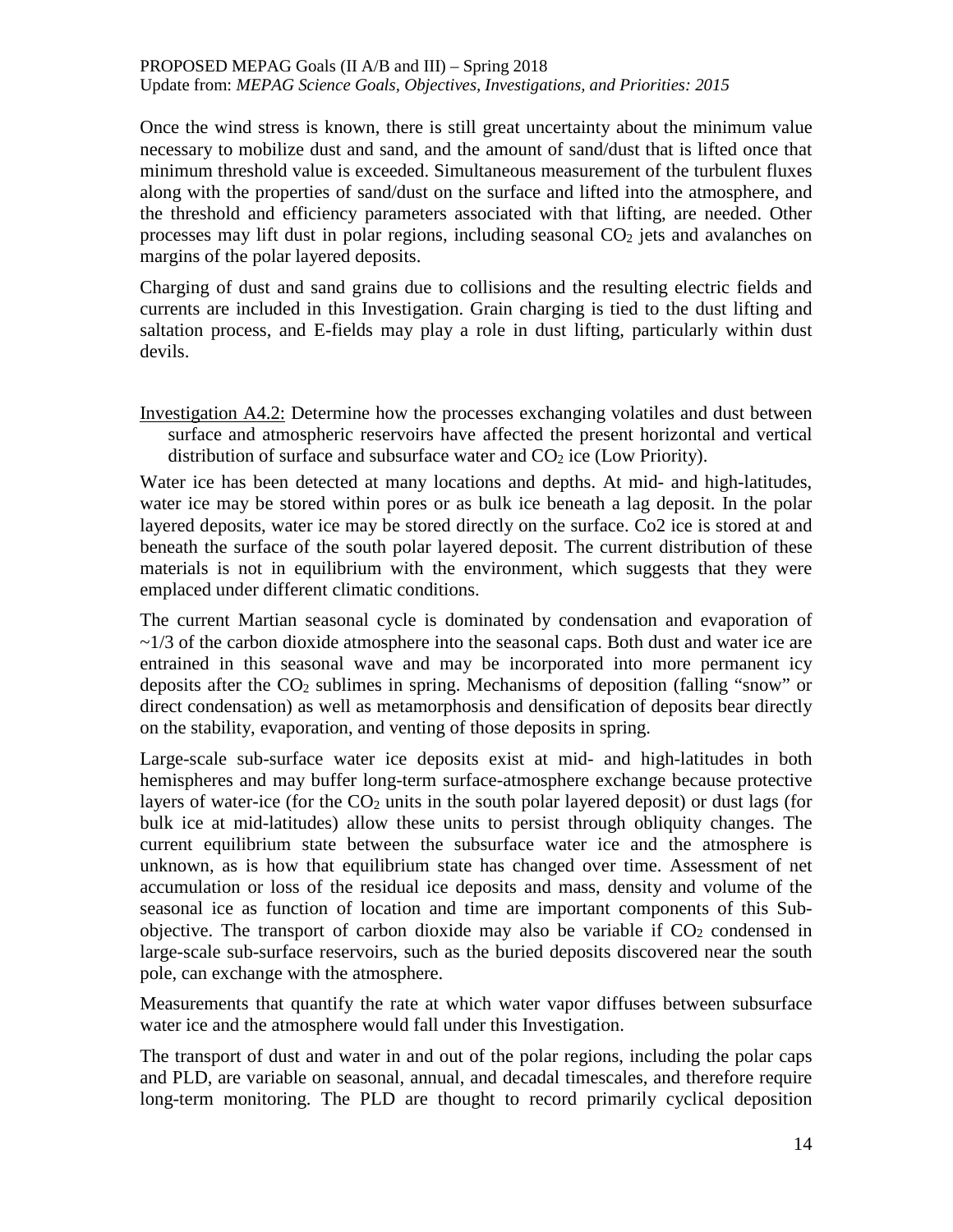regimes associated with changes in obliquity under the backdrop of the contemporary climate. However, the nature of these deposits at any time may also depend on the interaction of winds flowing over the ridges and troughs of the PLD. The processes that shape the PLD, and their relative importances, are not well-known. That impedes efforts to infer the climate history from the records contained within the PLD. Thus, better characterization of processes now operating on the formation, removal or change in layers is germane to this Investigation.

Investigation A4.3: Determine the energy and mass balance of the surface volatile reservoir over relevant timescales, and characterize their fluxes (Low priority).

The annual cycling of atmospheric  $CO<sub>2</sub>$  into and out of the seasonal caps is a primary driving force of the martian climate. The seasonal caps are primarily  $CO<sub>2</sub>$  ice with the addition of small amounts of water ice and dust that act as condensation nuclei and persist after the  $CO<sub>2</sub>$  sublimates.

The seasonal caps may reach a maximum depth of 1 to 2 m, but spatial and seasonal variability in thickness and density (or column abundance) is only partially constrained. Observations of seasonal and diurnal deposition of volatiles bears directly on the surfaceatmosphere interface, exchange of energy and mass between the surface and atmosphere, and the thermal state of atmosphere. The amount, rate, and distribution of deposition and sublimation is determined by the balance of several energy sources and sinks, including insolation, net radiative loss to space, the latent heat of fusion, summertime heat storage in the regolith, and atmospheric storage and transport of energy.

The seasonal cap persists for many months during the polar night, but at its lowest latitudes the cap experiences diurnal forcings that cause its margin to be highly variable, even dissipating during the day to return at night. Similar processes occur throughout the year at high elevations on the volcanoes. Due to poor local time coverage in existing observations, a result of sun-synchronous orbits, existing observations have not been able to measure this variability.

To satisfy this investigation fully, it is necessary to determine the distribution of h2o and co2 frost deposition and loss on diurnal, seasonal, and multi-annual timescales via precipitation, direct deposition, and sublimation, from within the seasonal cap down to the lowest latitudinal extent.

In terms of the permanent caps and the PLD, knowledge about the rates of energy flux and mass accumulation on diurnal and seasonal time scales is very limited. Debates continue on whether the PLD are gaining or losing mass. The energy-mass balance is intimately related to the question of what happens at the surface with energy absorption/reflection and volatile phase changes, especially sublimation, direct deposition, and precipitation that reaches the surface. By constraining these properties, at best through in situ measurements, it will be possible to begin to answer bigger questions of how much ice is gained or lost each year and what the long-term trends are.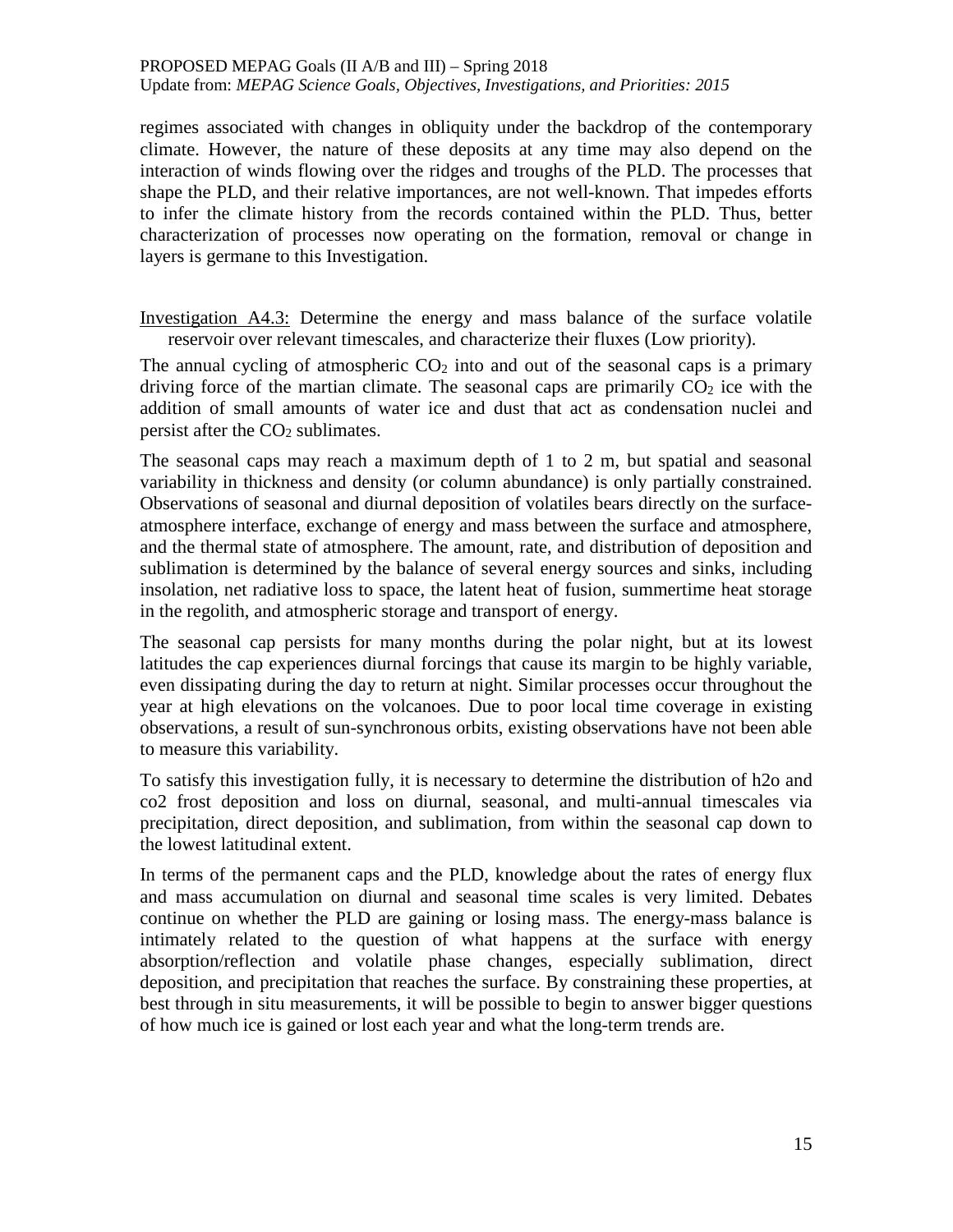### **Objective B: Characterize the history of Mars' climate in the recent past, and the underlying processes, under different orbital configurations.**

As Mars' obliquity varied in the geologically recent past, volatiles would have transferred between the atmosphere and reservoirs in the surface and sub-surface, thereby changing the mass of the atmosphere and redistributing materials across the surface. It is also possible that such changes could have occurred under the current orbital configuration if carbon dioxide was exchanged between the atmosphere and the condensed reservoir that has been discovered buried near the south pole. Changes in the atmospheric mass due to partial atmospheric collapse of  $\cos$  onto the surface would have affected the thermal structure and dynamics of the atmosphere in myriad ways. For instance,  $CO<sub>2</sub>$  ice may cover large portions of the polar regions, and water-ice may be redistributed from the poles to the equator or mid-latitudes. In those cases, the planetary albedo would have been different and the changed surface pressure would have altered the efficiency of dust lifting. Because  $CO<sub>2</sub>$  condenses under different conditions than other atmospheric species, even the atmospheric composition will have varied through time**.**

Many geological features that formed in the recent past are available for interpretation today. Their properties likely contain information about the climate under which they formed. This information about the climate of the recent past can be used to test predicted extrapolations from the current climate. Such tests against the recent past are essential validation for extrapolating further back in time, when Mars was likely more habitable than today. The most likely locations of  $a$  preserved records of recent Mars climate history is are contained within the north and south polar layered deposits **(**PLD**)** and circumpolar materials. The polar layered deposits and residual ice caps may reflect the last few hundred thousand to few tens of millions of years, whereas terrain softening, periglacial features, and glacial deposits at mid- to equatorial-latitudes may reflect high obliquity cycles within the last few tens to hundreds of millions of years.

Understanding the climate and climate processes of Mars under orbital configurations of the geologically recent past will require interdisciplinary study of the Martian surface and atmosphere. It will also require the study of geologic materials to search for climate archives corresponding to this period. The Sub-objectives described below include quantitative measurements of the concentrations and isotopic compositions of key gases in the atmosphere and trapped in surface materials.

### **Sub-objective B1: Determine how the chemical composition and mass of the atmosphere has changed in the recent past.**

Knowledge of how the stable isotopic, noble gas, and trace gas composition of the Martian atmosphere has evolved over the geologically recent past to its present state is not yet sufficient to provide quantitative constraints on the evolution of atmospheric composition, on the sources and sinks of the major gas inventories, or on how volatiles have shifted between the atmosphere and surface and sub-surface reservoirs due to obliquity and other possible changes. A discovery of volatile reservoirs changes assumptions about how much volatiles have been available and which processes need to be considered (e.g. different surface pressure conditions).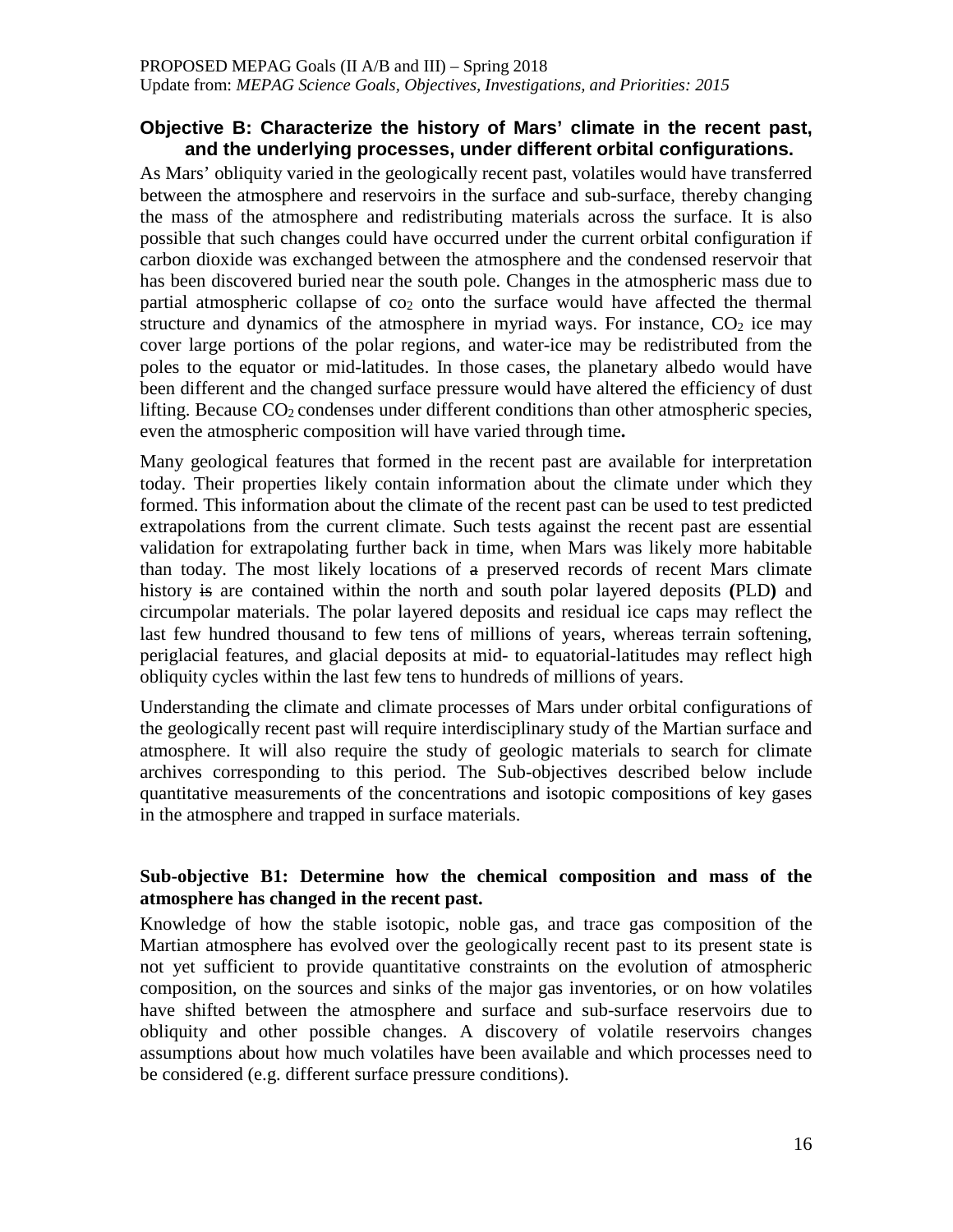The implications of this Sub-objective cannot be fully understood until an adequate understanding of how atmospheric composition varies temporally and spatially in the present climate is obtained. Results from mass spectrometers on MSL and MAVEN are important steps towards this prerequisite. The most accessible records of the chemical composition of the atmosphere in the geologically recent past are the polar layered deposits and other gas-preserving ices, which have not been sampled by past landed missions. Knowledge of the absolute ages of analyzed samples would ensure that the results were placed in their proper context.

This Sub-objective will require knowledge of the composition of the atmosphere at various times within the geologically recent past, which could be provided by high precision isotopic measurements, either in situ or on returned samples, of trapped gases in polar layered deposits or other gas-preserving ices.

Investigation B1.1: Measure isotopic composition of gases trapped in the Polar Layered Deposits (PLD) and near-surface ice (Medium Priority).

Terrestrial ice cores have provided invaluable information from isotopic measurements about the ages of terrestrial ice and about the climatic history of earth, including glacial and inter-glacial cycles. Similar information is present in ice deposits on mars. As on earth, volatiles on mars fractionate due to multiple factors. For gas species in the atmosphere, molecular weight and freezing point determine what is incorporated into the surface deposits. For isotopes, loss to space, sublimation from a surface deposit, and deposition onto the surface fractionate individual species. Thus, layers in the PLD will record compositional and isotopic variability. Measurements of isotopes within deposits of different ages, especially deuterium to hydrogen (D/H) will help to determine mass loss of water through time and the processes that are recorded during layer formation.

Investigation B1.2: Determine how and when the buried  $CO<sub>2</sub>$  ice reservoirs at the south pole formed (Medium priority)

Greater than one atmospheric mass of  $CO<sub>2</sub>$  is stored beneath the south polar residual cap. This ice accumulated in three periods, but the processes and timing that led to partial atmospheric collapse and sequestration are not known. Nor is it understood why only three periods are represented. No  $CO<sub>2</sub>$  reservoir currently exists at the north pole, but evidence of past CO2 glaciation exists there. Determining the enabling processes and epochs under which these deposits formed will provide valuable information about recent changes in the martian climate.

### **Sub-objective B2: Determine the climate record of the recent past that is expressed in geological, glaciological**, **and mineralogical features of the polar regions.**

Knowledge of how current geological features of the polar regions have been shaped by the climate of the recent past is not yet sufficient to establish how volatiles have shifted between the atmosphere and surface and sub-surface reservoirs due to obliquity and other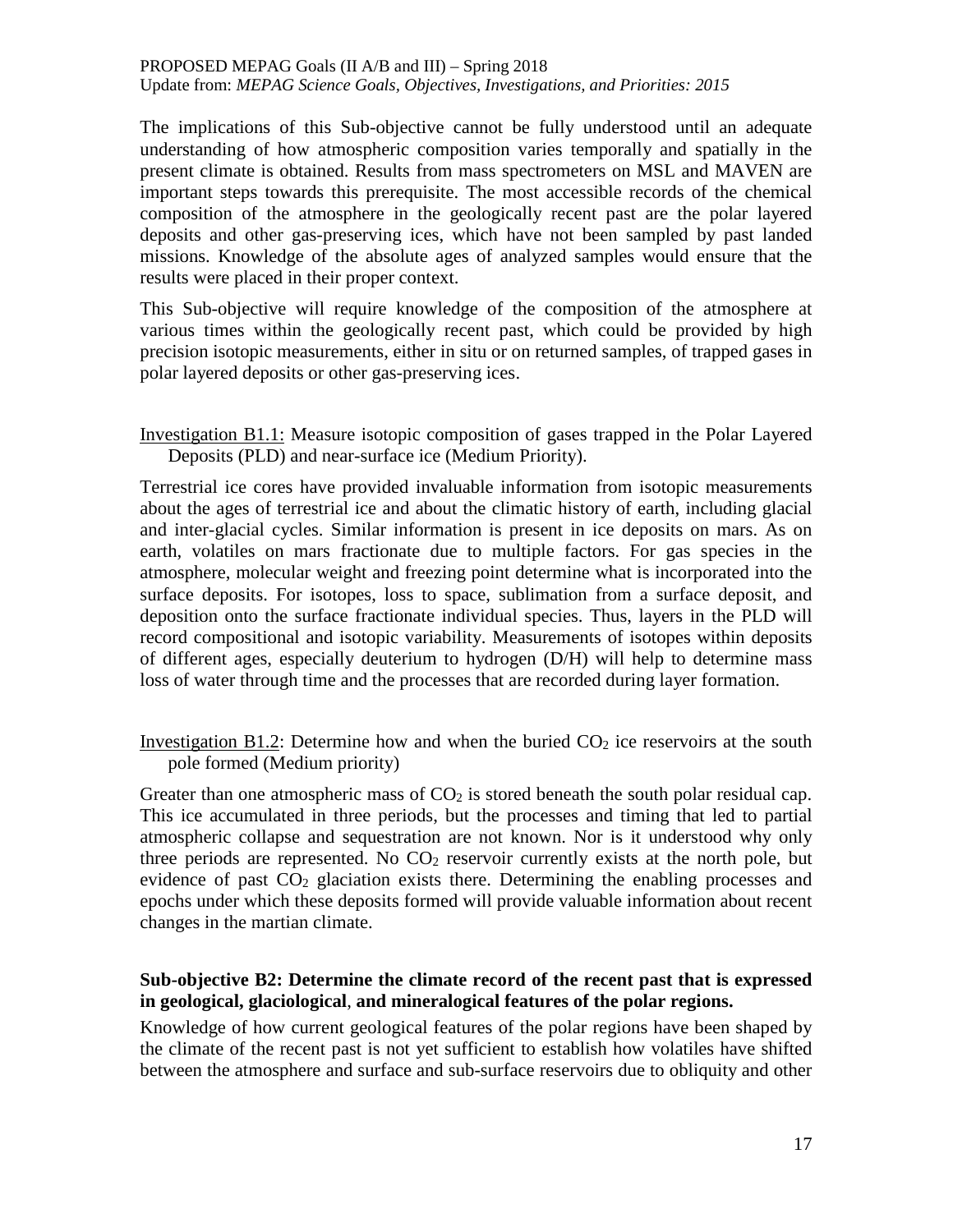possible changes. In particular, it is unclear how materials are sequestered and maintained through large-scale climatic changes.

Extensive layered deposits in the polar regions composed primarily of water ice with measurable portions of dust and  $CO<sub>2</sub>$  ice are not in equilibrium with their surroundings. This suggests that these deposits were thermodynamically stable at some point in the climate of the recent past. However, interpreted records in the polar regions of mass lost and subsequently re-deposited indicate that frequent and significant changes in the stability of these deposits have occurred. Clues to the evolution and periodicities of the climate are recorded in the stratigraphy of the PLD, including its physical and chemical properties. Specific examples of the type of information these deposits may preserve include a stratigraphic record of volatile mass balance; insolation; atmospheric composition, including isotopic composition; dust storm, volcanic and impact activity; cosmic dust influx; catastrophic floods; solar luminosity (extracted by comparisons with terrestrial ice cores); supernovae; and perhaps even a record of microbial life. Keys to understanding the climatic and geologic record preserved in these deposits are to determine the relative and absolute ages of the layers, their thickness, extent and continuity, and their petrological and geochemical characteristics (including both isotopic and chemical composition). critically important is to understand the processes by which the PLD were produced and the processes recorded in the properties of the PLD**.**

This Sub-objective will require in situ and remote sensing measurements of the stratigraphy and physical and chemical properties of the PLD.

Investigation B2.1: Determine the vertical and horizontal variations of composition and physical properties of the materials forming the polar layered deposits (Medium Priority).

The stratigraphy of the PLD contains a long record of accumulation of dust, water ice, and salts. These materials vary horizontally across the PLD likely due to local variations in conditions and latitudinal variations in insolation and dynamics. They vary vertically due to temporal variations in their rates of accumulation and removal. Each process of accumulation may have left a stamp that can be measured by examining exposed outcrops from orbit with optical and radar instruments and in situ by sampling the subsurface with instruments that measure composition.

Unconformities indicate local or cap-wide removal of ice, likely due to transport to other locations. This may be indicative of regional or global climate change. Trapped gases in each layer should provide information about the composition of the atmosphere at the times of layer formation and any subsequent modification. Salts in the ice as portions of the crystalline structure may provide additional information about atmospheric aerosol redistribution and mineral sources.

Investigation B2.2: Determine the absolute ages of the layers of the polar layered deposits (Medium priority).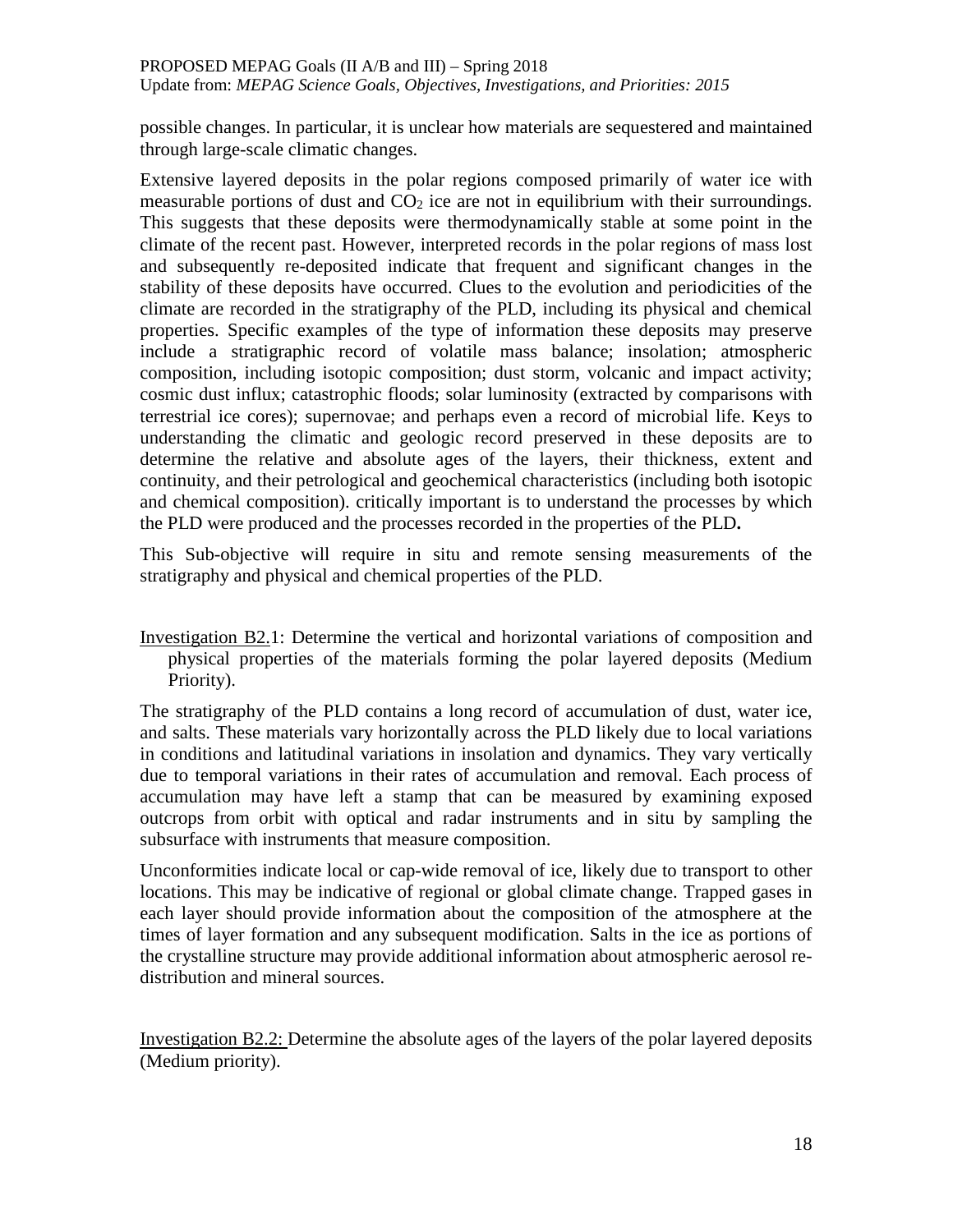Knowledge of the ages of individual layers of the PLD, including the important lowermost layers, will provide firm constraints for climate models and for the recent history of martian climate. Techniques that can determine the ages include isotopic measurements and interpretation of stratigraphy. Additionally, determination of the rates of relevant processes may provide independent constraints on layer ages.

Investigation B2.3: Determine which atmospheric and surface processes are recorded during layer formation (Medium priority).

The extent to which physical, chemical, and isotopic properties of the PLD are influenced by specific processes that occur at the PLD are poorly understood. For instance, the abundance of dust in a particular layer indicates the deposition rate of dust at the time of layer formation, but is also influenced by the acceptance of dust into the crystalline ice structure. In order to constrain climate history from in situ PLD measurements, it is necessary to understand more fully how layers are formed in the PLD. Direct extended observations of accumulation and loss of materials at the surface of the PLD are required.

Investigation B2.4: Constrain Mars' polar and global climate history by characterizing and interpreting the relationships between orbitally forced climate parameters and the layer properties of the PLD (Medium priority).

Once the processes that influence the PLD are well understood, fundamental atmospheric properties in climate models, such as atmospheric mass, can be varied such that predicted PLD properties best reproduce observations. Agreement between observations and predictions will constrain the absolute ages of specific layers in the PLD.

However, current models do not reproduce a long-lived south PLD or mid-latitude ice. Until models can reproduce key features seen in the current climate, efforts to use such models to infer climate history will face substantial obstacles.

### **Sub-objective B3: Determine the record of the climate of the recent past that is expressed in geological and mineralogical features of low- and mid-latitudes.**

Knowledge of how current geological features of low- and mid-latitudes have been shaped by the climate of the recent past is not yet sufficient to establish how volatiles have shifted between the atmosphere and surface and sub-surface reservoirs due to obliquity and other possible changes.

High-resolution orbital imaging has shown numerous examples of terrain softening and flow-like features on the slopes of the Tharsis volcanoes and in other lower-latitude regions. Moreover, recent orbital radar observations have found substantial ice deposits at mid-latitudes. These features, interpreted to be glacial and peri-glacial in origin, may be related to ground ice accumulation in past obliquity extremes. The ages of these features and the conditions under which they formed provide constraints for the climate of the geologically recent past. These features are also relevant for the present climate as indicators of potential reservoirs of ice and for determining what climate processes influenced the geologic record.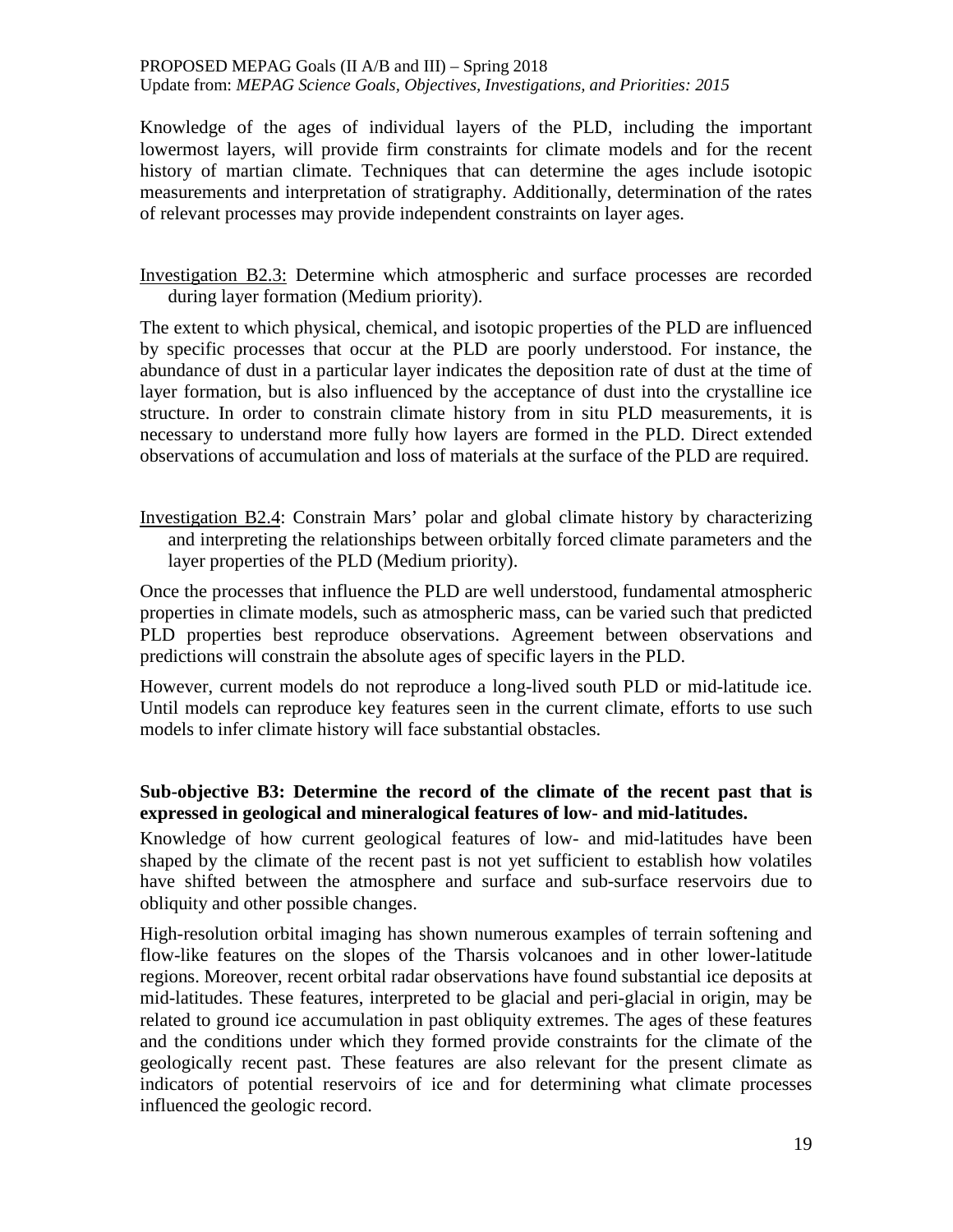An unanswered but important question is how those materials remain quasi-stable under the current orbital configuration. Current climate models cannot sustain mid-latitude ice, instead predicting that it rapidly transfers to the poles.

This Sub-objective will require the identification of the ages of these features and, via modelling, determination of the range of climatic conditions in which they could have formed and persisted.

Investigation B3.1: Characterize the locations, composition, and structure of low and mid-latitude ice and volatile reservoirs at the surface and near-surface (Medium Priority).

Recent neutron spectroscopy and radar observations have indicated that sub-surface ice deposits exist at low and mid-latitudes. This is supported by geomorphological evidence from orbital images. However, the locations, composition, and structure of these volatile reservoirs have not been determined. It is not clear whether these reservoirs are localized or were once part of a larger-scale glacial feature. Since these volatiles are potentially available for exchange with the atmosphere on geologically short timescales, these reservoirs are an important part of the atmosphere system.

Investigation B3.2: Determine the conditions under which the low- and mid-latitude volatile reservoirs accumulated and persisted until the present day, and ascertain their relative and absolute ages (Medium priority).

Current models predict that the low and mid-latitude volatile reservoirs are unstable on geologically short timescales. Hence the presence and persistence of these features requires explanation.

Changes in orbital obliquity are likely to influence the stability of these reservoirs. As obliquity changes, ice deposits may shift between polar regions, mid-latitudes, and the tropics. This will affect global climate as planetary albedo and volatile availability also change. Therefore determination of the ages of known ice deposits will constrain the recent history of Mars' climate.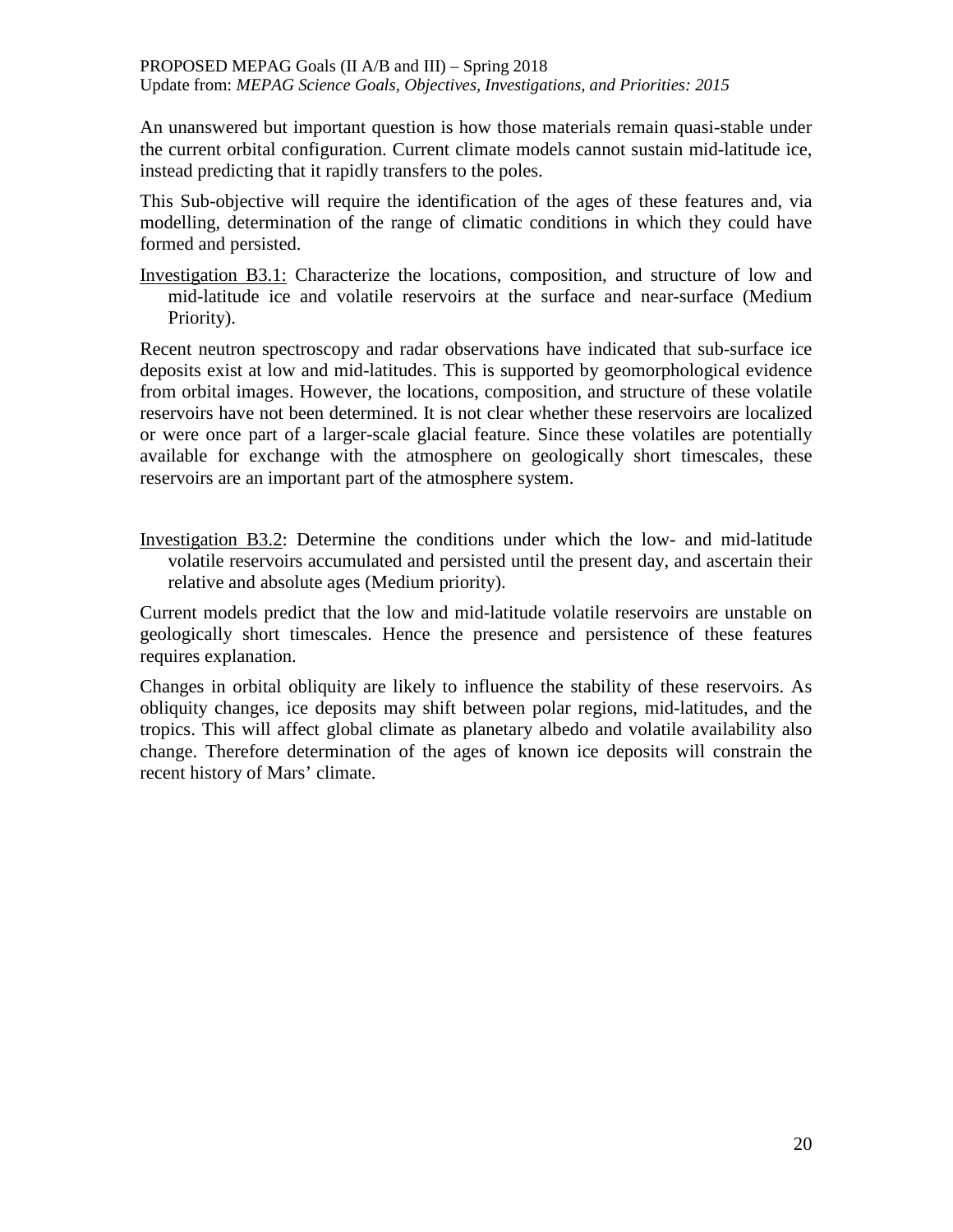# **GOAL III: UNDERSTAND THE ORIGIN AND EVOLUTION OF MARS AS A GEOLOGICAL SYSTEM**

| <b>Objectives</b>                               | Sub-objectives                                            |
|-------------------------------------------------|-----------------------------------------------------------|
| A. Document the geologic record                 | A1: Identify and characterize past and present geologic   |
| preserved in the crust and investigate the      | environments and processes relevant to the crust.         |
| processes that have created and modified        | A2: Determine the absolute and relative ages of geologic  |
| that record.                                    | units and events through Martian history.                 |
|                                                 | A3: Identify and characterize processes that are actively |
|                                                 | shaping the present-day surface of Mars.                  |
|                                                 | A4: Constrain the magnitude, nature, timing and origin    |
|                                                 | of past planet-wide climate change.                       |
| <b>B.</b> Determine the structure, composition, | B1: Identify and evaluate manifestations of crust-mantle  |
| and dynamics of the Martian interior and        | interactions.                                             |
| how it has evolved.                             | B2: Quantitatively constrain the age and processes of     |
|                                                 | accretion, differentiation and thermal evolution of Mars. |
| C. Determine the manifestations of Mars'        | C1: Constrain the planetesimal density and type within    |
| evolution as recorded by its moons.             | the Mars neighborhood during Mars formation, as           |
|                                                 | implied by the origin of the Mars moons.                  |
|                                                 | C2: Determine the material and impactor flux within the   |
|                                                 | Mars neighborhood, throughout Mars' history, as           |
|                                                 | recorded on the Mars moons.                               |

Insight into the composition, structure, and history of Mars is fundamental to understanding the Solar System as a whole, as well as providing insight into the history and processes of our own planet. There are compelling scientific motivations for the study of the surface and interior of the planet in its own right. Earth-like (or nearly Earthlike) environments— that is, environments similar to those on modern Earth — are rare in the history of the Solar System, and Mars represents a planet where such an environment once may have existed. Additionally, as we explore the outer solar system, environments dominated by volatile cycles have been found that may share more similarities in surface-atmosphere interactions and resultant surface changes with Mars than with the Earth, and thus studies of Mars geology may contribute towards new types of comparative planetology investigations focused on the ways in which Mars is distinctly not like the Earth. The geology of Mars sheds light on virtually every aspect of the study of conditions potentially conducive to the origin and persistence of life on that planet, and the study of the interior provides important clues about a wide range of topics, such as geothermal energy, the early environment, and sources of volatiles.

## **Prioritization**

Within Objectives A and B, individual Objectives, Sub-objectives and Investigations were examined through the lens of understanding Earth-like environments (which includes understanding how Mars is not Earth-like), and prioritized based on how and at what level each would increase accuracy, be unique or game-changing, or be most likely to yield results in the context of geoscience. As this document is meant to encompass planning over a timeline of a few decades, also taken into account was whether the work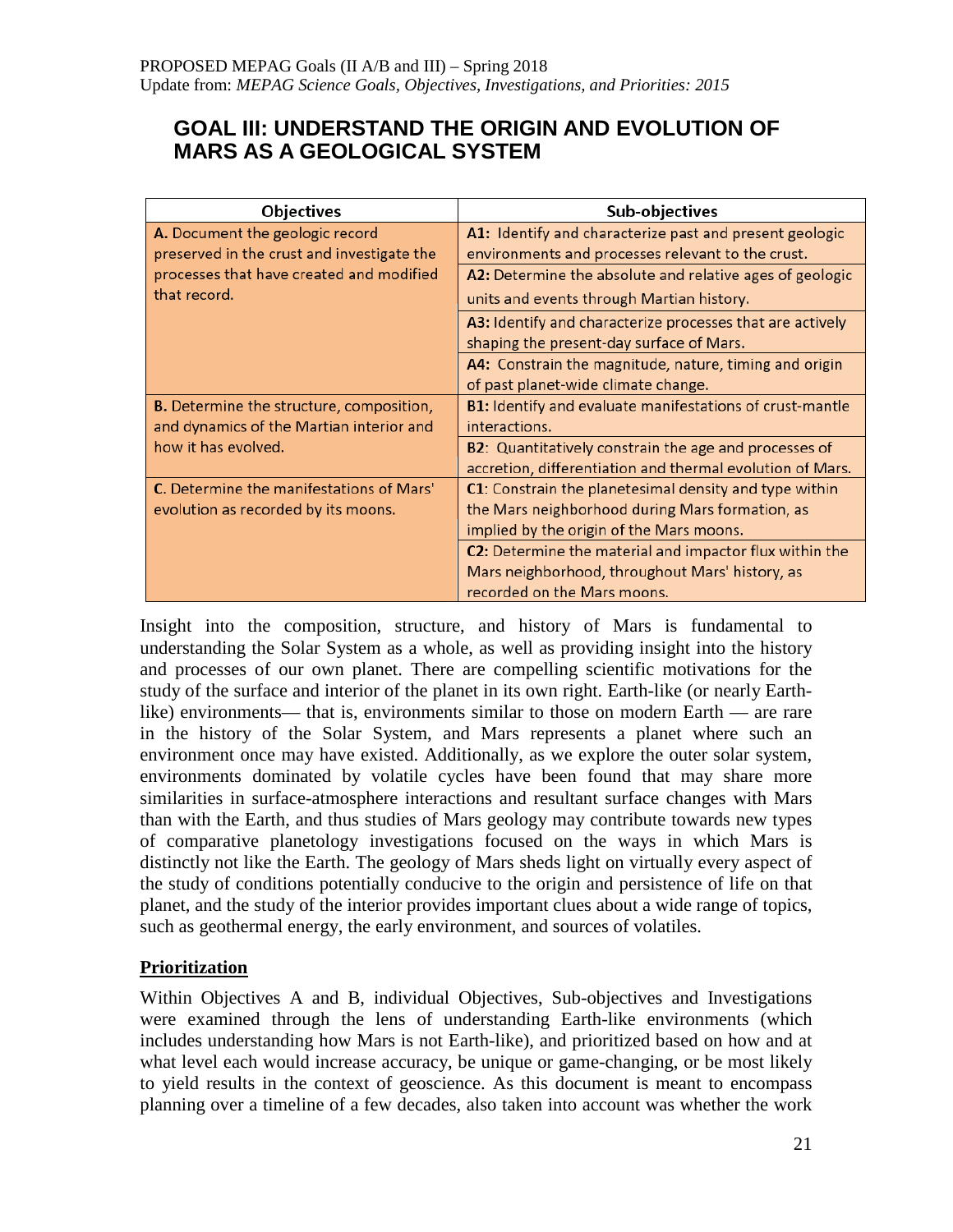needed for major advances in an Investigation would constitute a long-term investment (complex, requiring many missions to achieve) or could be achieved rapidly (e.g., substantial advances within the scope of one or two missions). In some cases, a high science-value Investigation may be prioritized lower than another Investigation because its accomplishment is less likely within the timeframe given the state of knowledge/technology. Where Investigations were considered equal with respect to other criteria, those supporting other Goals were given a higher priority within their Subobjective than those that did not.

Objective C focuses on the Mars moons, Phobos and Deimos, and aims to identify science investigations of these components of the Mars system that would yield important insights about the formation and evolution of Mars. Prioritization within this Objective reflects the high value of information regarding Mars' formation environment that could be interpreted from knowing the origin of these moons, and the information most needed to answer that question (in light of existing information and understanding).

Within each hierarchy level (Objective, Sub-objective, Investigation), the list order corresponds to the prioritization: e.g., A is of higher priority than B, A1 is of higher priority than A2, and A1.1 is of higher priority than A1.2. However, prioritization is less obvious when moving between hierarchy levels; e.g., it is possible that a high priority Investigation within lower priority Objective B could be on par with or more important than a lower priority Investigation within the higher priority Objective A.

### **Objective A: Document the geologic record preserved in the crust and investigate the processes that have created and modified that record.**

The Martian crust contains the record of processes that shaped it, from initial differentiation and volcanism, to modification by impact, wind, ice, water, and other processes. Understanding that record provides clues to reconstructing past and present environments (as reflected, for example, in the alteration mineralogy); the total inventory and role of water,  $CO<sub>2</sub>$ , and other volatiles in all their forms; regions likely to have been habitable; processes involved in surface-atmosphere interactions; and the planet's thermal history. To understand that record requires interpretation of both present-day changes and observed (sometimes evolving, sometimes relict) landforms and structures, within a context of assumed environmental conditions and processes. Many of the listed Investigations are interrelated and could be addressed by common data sets and/or methodologies. In many cases, the reasons for separating some subjects into different Investigations have to do with issues of scale (vertical and lateral) or geologic/geophysical process. For the purposes of Goal III, we use the traditional definition of "crust," as the outermost solid shell of Mars, compositionally distinct from deeper layers and including bedrock, regolith, and icy deposits.

### **Sub-objective A1: Identify and characterize past and present geologic environments and processes relevant to the crust.**

Investigation A1.1: Determine the role of water and other processes in the sediment cycle.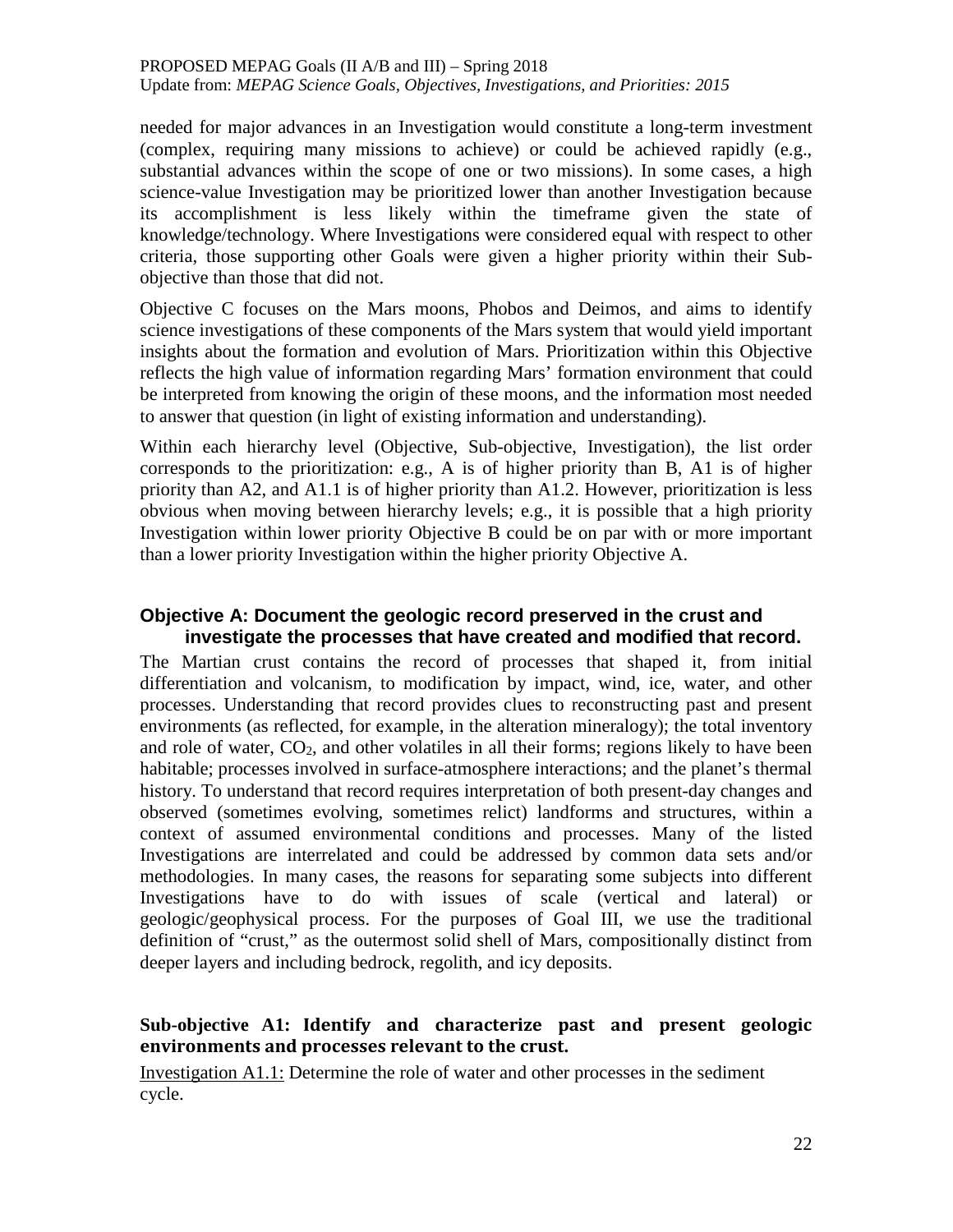Mars is now recognized as a world with an abundance of sedimentary rocks. Moreover, liquid water was once stable there, and was part of the sedimentary process, making it an extremely rare geologic environment within the Solar System. Sediments and sedimentary rocks formed in and near fluvial, lacustrine, or other deposition regimes, record the history of aqueous processes, and are the most likely materials to preserve traces of prebiotic compounds and evidence of life. Aeolian sediments record a combination of globally averaged and locally derived, fine-grained sediments and weathering products that feed into the overall sediment budget. Thus, understanding these sedimentary processes would provide a powerful second datapoint, alongside Earth, in understanding the origin and evolution of Earthlike environments. This Investigation is meant to be inclusive of processes that are less well-understood, where the mechanism of modification is transient or unclear (e.g., Recurring Slope Lineae/RSL). This Investigation requires knowledge of the ages (see Sub-objective A2), sequences, and mineralogies of sedimentary rocks; as well as the rates, durations, environmental conditions, and mechanics of weathering, cementation, and transport. The resolution at which such measurements must be taken would be location- and process-specific, but recent advances have demonstrated the value of combining orbital remote sensing data at nested resolutions, and in situ observations at a range of judiciously-chosen scales from meters to microns, to produce detailed reconstructions of past aqueous sedimentary environments.

Investigation A1.2: Identify the geochemical and mineralogic constituents of crustal materials and the processes that have altered them.

Understanding Mars' geologic/environmental history requires quantitative measurement of mineralogy and chemistry. Identification of alteration processes and their rates requires characterization of both unaltered and altered rock. Hydrothermal environments in particular provide a potentially unique environmental niche in which life may presently exist, or in which life may have existed in the past. Hydrothermal systems also may play an important role in the chemical and isotopic evolution of the atmosphere. There have been considerable advances in the understanding of surface mineralogy based on remote sensing and limited in situ observations. Orbital remote sensing with high spatial and spectral resolution has demonstrated the ability to correlate mineralogy with specific geologic units and such measurements should continue so as to cover more of the Martian surface. Furthermore, orbital data are critically enhanced by in situ determination of mineralogy, which ensures that the interpretations based on orbital data are correct and facilitates identification of species that either have limited spatial extent or concentration, or which cannot be detected in remote observations.

Investigation A1.3: Characterize the textural and morphologic features of rocks and outcrops.

Observations of rocks and outcrops at resolutions of meters to centimeters can identify a range of important attributes such as sedimentary structures, stratigraphic relationships, and volcanic flow features. Lithological features involving grains and grain relationships 0.5-10 mm in scale (hand lens scale) provide key indicators of rock-forming and -altering environments, including evidence for past Earth-like environments (e.g., deciphering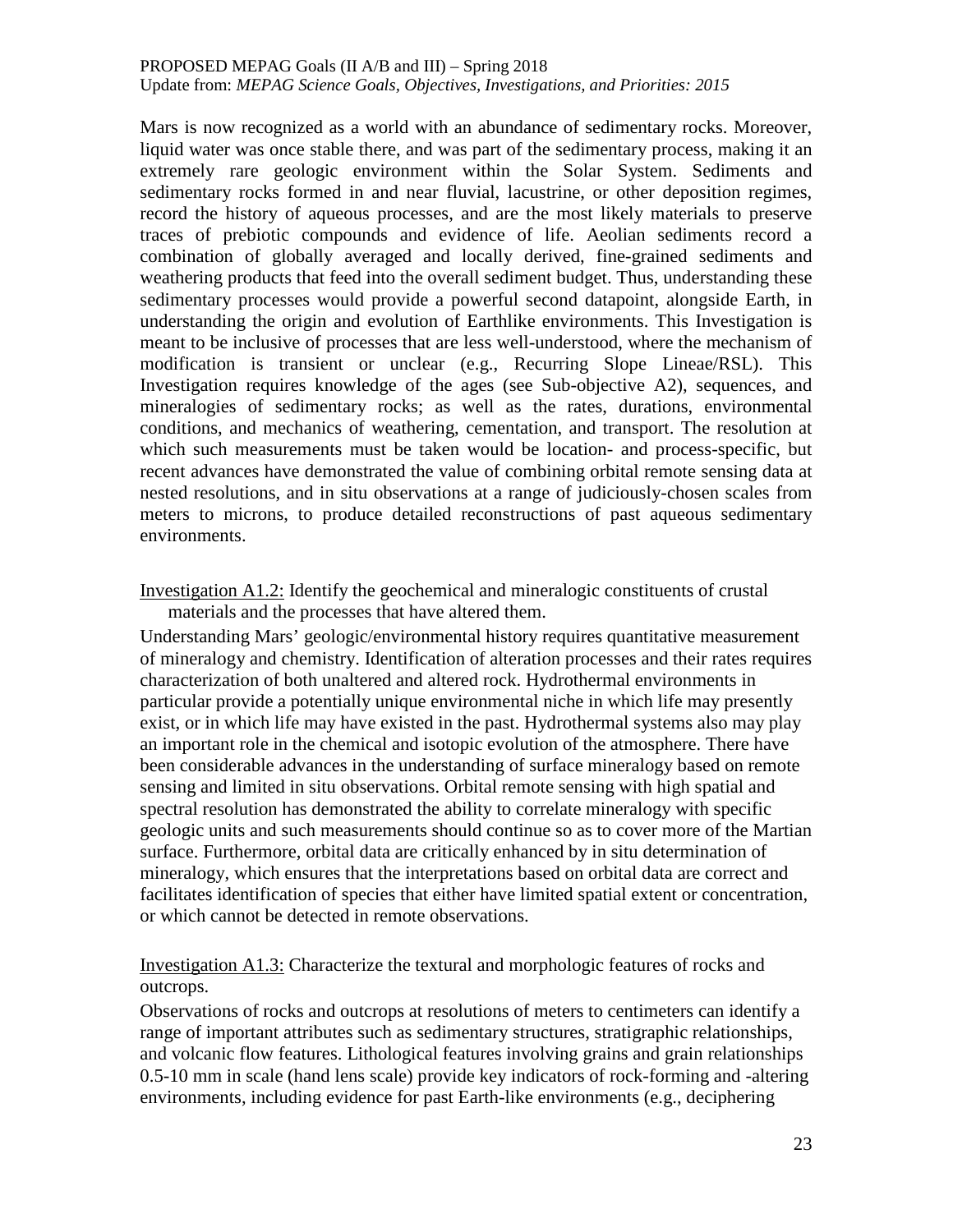depositional mechanisms, habitability and characterization of the potential for biosignature preservation). At the microscopic scale (tens of microns or less), grain size and mineralogy can provide clues to the cooling history for igneous deposits or the temperature under which certain minerals formed during water-rock reactions. Highresolution imaging across a range of scales, ideally in color and stereo, is required. Imaging in stereo or from multiple perspectives is particularly desirable to yield threedimensional characteristics.

Investigation A1.4: Identify ice-related processes and characterize when and how they have modified the Martian surface.

Water and carbon dioxide frosts and ices on Mars (and the geologic evidence they leave behind) may be studied as an important indicator of changes in the Martian climate because they drive surface-modifying processes (such as frost heave, gully formation, CO2 jets, loading on slopes). Additionally, they serve as reservoirs for volatiles, so recognizing the extent of ice at the poles and other surface and near surface locations (e.g., permafrost, pore filling ice, and massive ice at mid-latitudes) is key to evaluating the volatile budget. Understanding the processes and environmental conditions under which ice deposits form is important for evaluating how that volatile distribution may have changed throughout Martian history. A range of techniques can be applied to this Investigation, for example, active sub-surface radar or seismic sounding, neutron and other spectroscopies, radar, and thermal and visible imaging. This Investigation has significant overlap with Investigations in Goal II, Objective B because of the geological and climatic nature of volatile deposits.

Investigation A1.5: Document the surface manifestations of igneous processes and their evolution through time.

The Martian crust was formed initially through igneous processes. Subsequent volcanic activity dominated the additions to the crust. The surface is overwhelmingly basaltic in composition, and has been shaped dramatically by volcanism. Understanding volcanic and other igneous processes through the record exposed at the surface is crucial for placing other observations in context. This Investigation spans the full range of igneous processes and includes the study of the mineralogy and petrology of igneous rocks. Understanding primary igneous lithologies also is a key to interpreting alteration processes that have produced secondary mineralogies. The study of igneous processes requires orbital and surface measurements of composition, morphology, and other aspects across a range of resolutions.

Investigation A1.6 Determine the processes that create dust and distribute it around the planet, identify its sources, and fully characterize its composition and properties.

Dust is a ubiquitous feature of the surface and atmosphere of Mars and an important window into the weathering and alteration history of the planet. However the genesis and fate of dust are poorly constrained, and questions remain about its composition. This investigation aims to understand the physical and chemical processes that make and alter dust. Also important is to identify the sites of dust creation and the mechanisms of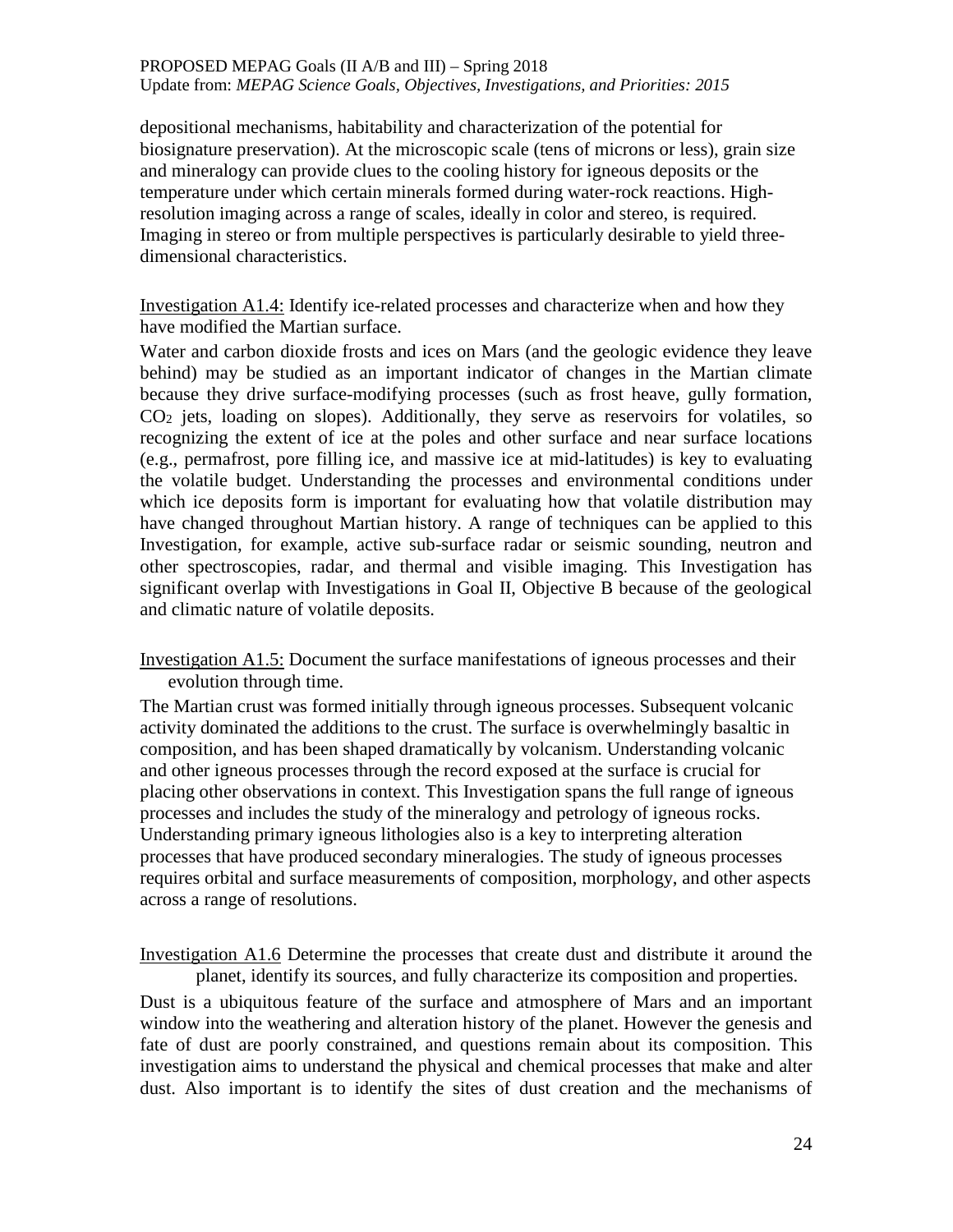transport and distribution across the planet. Critical open questions relate to the dust size distribution and if any process cements dust to form new geologic units. Additionally, knowing the average dust composition on the planet, may aid in measuring the ages of layers in the polar layered deposits.

Investigation A1.7: Evaluate the effect of large- and small-scale impacts on the nature and evolution of the Martian crust and establish their production rates.

Impacts are one of the global processes shaping the crust and surface of Mars. Ubiquitous throughout most of the Solar System, some impact structures on Mars have unique characteristics that reveal clues regarding the nature and composition of the surface and 3-dimensional crust. Additionally, a detailed understanding of effects of impact events (e.g., those producing quasi-circular depressions and basins) on Mars' crust, structure, topography and thermal history, is a prerequisite for any broad understanding of the history of the crust and lithosphere. Understanding impact effects would require geologic mapping using global topographic data combined with high-resolution images and remote sensing data.

### **Sub-objective A2: Determine the absolute and relative ages of geologic units and events through Martian history.**

Investigation A2.1: Quantitatively constrain the absolute ages of the surface and accessible crustal layers.

The evolution of the surface, as well as the evolution of an Earthlike environment, must be placed in an absolute timescale, which is presently lacking for Mars. Currently, the ages of various terrain units on Mars are constrained using crater size-frequency distribution models that are linked to a quasi-absolute timescale from the Moon. But there are major sources of uncertainty with this approach. Developing an accurate chronology requires determining the absolute ages of crystallization or impact metamorphism of individual units with known crater frequencies. This would allow calibration of Martian cratering rates and interpretations of absolute ages of geologic units. Additionally, such calibration could help to constrain the timing of various events throughout the Solar System. This Investigation could be approached with in situ and/or returned sample isotopic analysis.

Investigation A2.2: Assess the characteristics of Martian craters and document their distribution.

For decades, impact craters have been used as an indicator of relative age, to describe how a surface, and the environment of which it retains a record, has changed over time. Craters are a crucial tool in understanding the relative ages of geologic units. However, assessing the Martian cratering record in this light presents difficulties peculiar to Mars. An active erosional and depositional cycle has modifed craters throughout Martian history, and variations in composition and mechanical structure in surface and subsurface layers affect the morphology of resulting craters, so that direct comparison with crater assessments from small, airless, rocky bodies can be problematic. This Investigation will require studies of both individual craters (to assess morphologic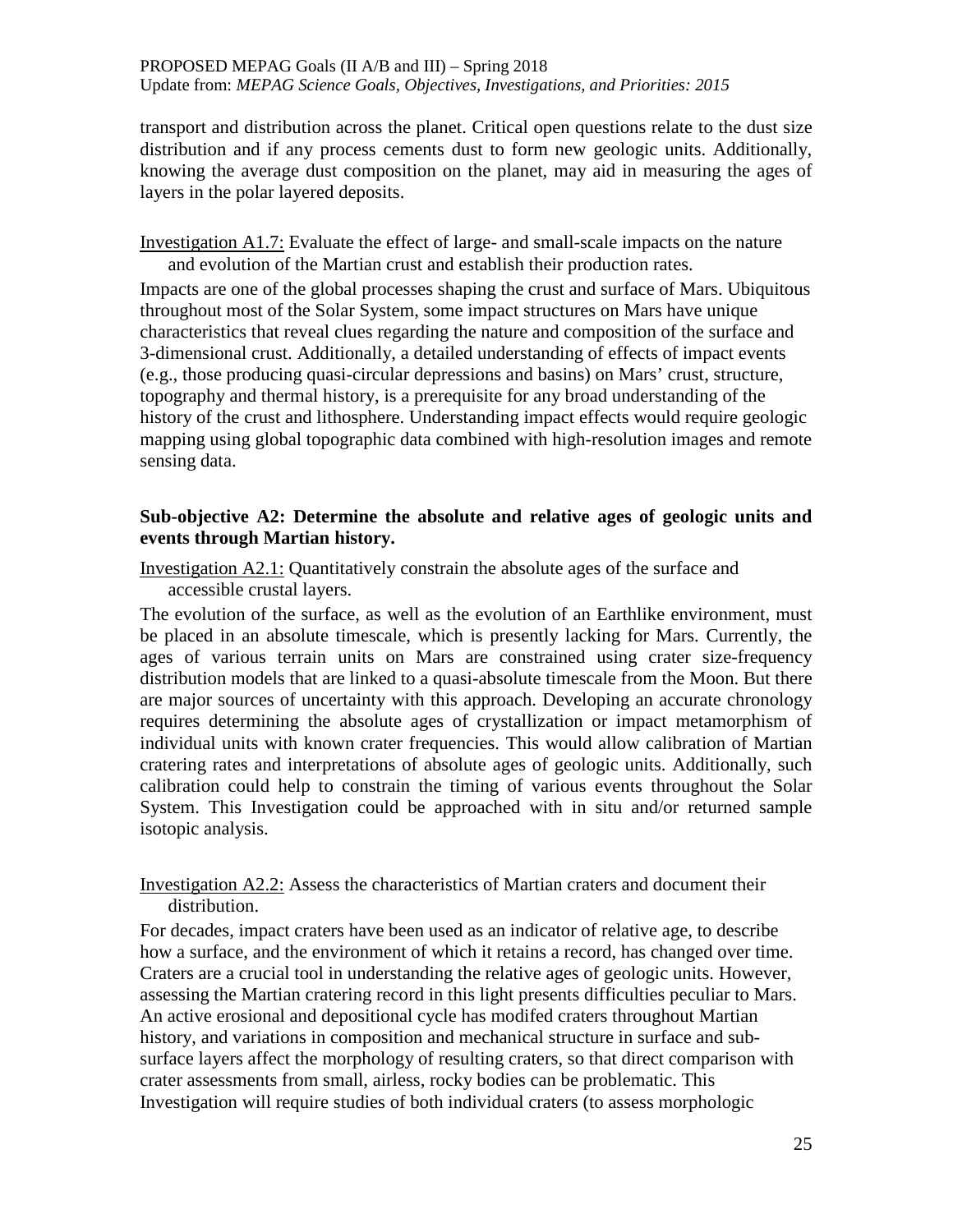characteristics as they relate to crater degradation over time) and crater populations, using topographic data combined with high-resolution images and remote sensing data.

Investigation A2.3: Identify and characterize the distribution, nature, and age relationships of rocks, faults, strata, and other geologic features via comprehensive and topical geologic mapping.

Comprehensive geologic mapping is an investigative process that organizes disparate datasets into geologic units with the goal of revealing the underlying geologic processes and placing those processes into a global, contextual framework. A geologic map is a visual representation of the distribution and sequence of rock types and other geologic information. It allows observations to be organized and represented in an intuitive format, unifies observations of heterogeneous surfaces made at different localities into a comprehensive whole, and provides a framework for science questions to be answered. This information can then be used to analyze relationships between these characteristics; this, in turn, can inform models of thermal and structural evolution. Special purpose or topical geologic maps (e.g., for landing site characterization) are produced in advance of more comprehensive mapping, typically when time critical information is required. Many areas of Mars are mapped at high resolution and are well-understood, whereas for others this is less true – the benefits of mapping are highly dependent on the global, regional or local issues being addressed. In general, however, the data required includes correlated high-resolution topographic, compositional and morphologic data and data products. These various datasets must be linked by common cartographic standards to enable accurate correlation.

## **Sub-objective A3: Identify and characterize processes that are actively shaping the present-day surface of Mars.**

Investigation A3.1: Identify present-day changes within the rocky or icy surfaces of Mars, and estimate past and present rates of change.

Over the past decade, many new examples of contemporary large- and small-scale changes have been identified within the coherent and granular rocky surfaces and polar ice surfaces of Mars – including, but not limited to:

- Mass-wasting (e.g., gullies on rocky and sandy slopes, linear gullies on sandy slopes, boulder tracks, avalanches at the PLD margins)
- Decadal-timescale or faster creation/evolution of erosional landforms (e.g., spiders)
- Migration and evolution of aeolian landforms (e.g., ripples and dunes),
- Changes within the polar cap surface features (e.g., Swiss-cheese terrain, PLD texture, and other polar cap pit features)
- New impact craters
- Rapid, localized changes in surface albedo that then fade over a season or multiple Mars years (e.g., RSL, slope streaks, and large-scale albedo changes in response to dust storms).

The many observed present-day surface changes have altered thinking about dominant Martian surface processes within at least the present Martian climate, and in some cases, observations have enabled a more robust test of hypothesized surface processes that have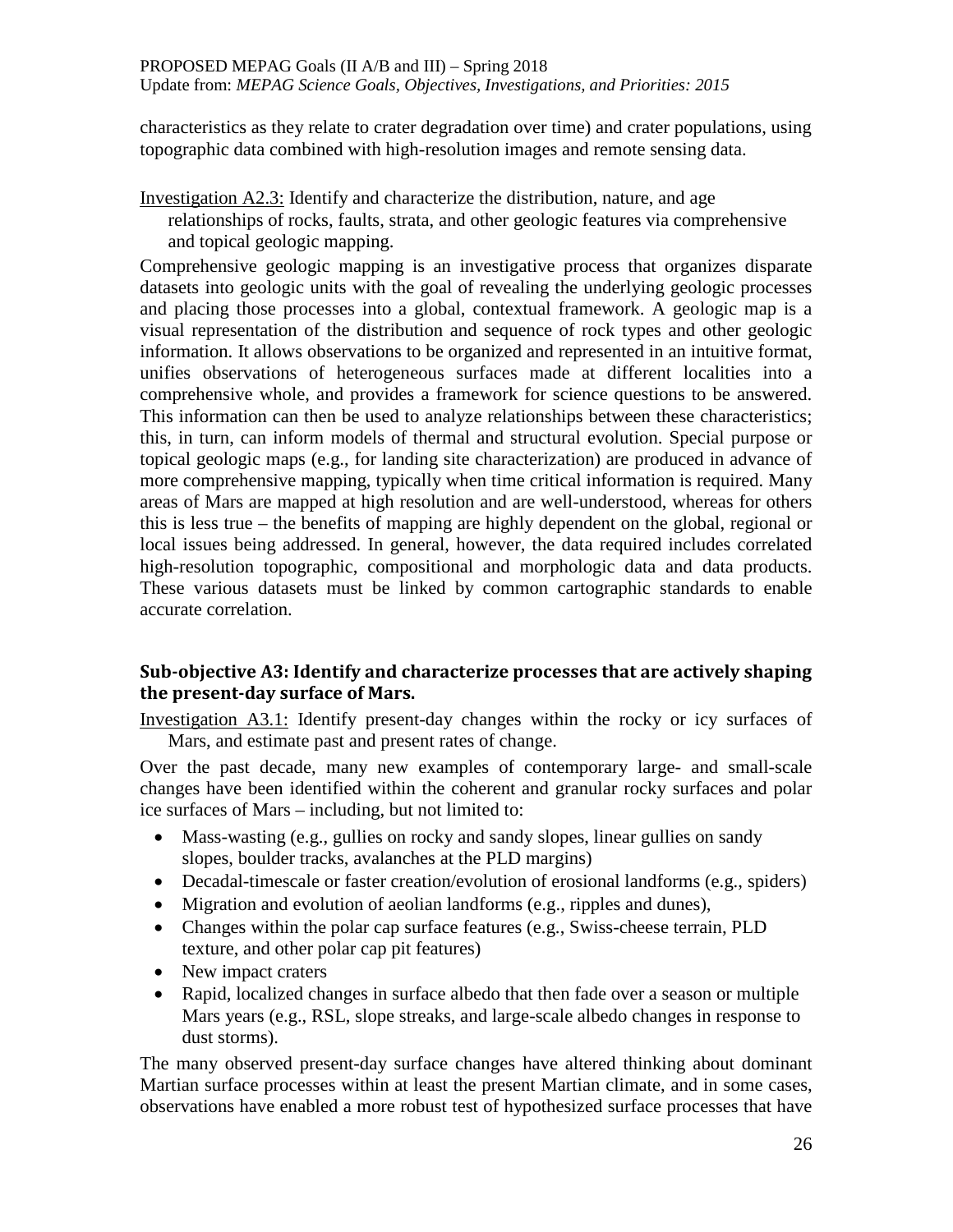occurred in the past. Continued investigations are needed to identify additional types of present-day changes, measure their rates, and constrain the timing and environment associated with these changes. Additionally, measuring the rate of activity and the variations in these rates between seasons or Martian years is important for extrapolating the effect of these surface changes over longer timescales (see Investigations A3.3 and A4.2). This investigation generally relies upon having overlapping spatial coverage in images and a sufficient temporal baseline and coverage for identifying whether an observed change occurs only within a particular season or Mars year.

Investigation A3.2: Determine relevant surface and atmospheric environmental conditions and/or processes that cause observable surficial changes over diurnal, seasonal, and multi-annual timescales.

Within the present Martian climate, the main activities that are currently known to generate diurnal-to-seasonal-to-decadal observable landform changes on Mars are related to (1) impacts, (2) diurnal and seasonal frost  $(H<sub>2</sub>O$  and  $CO<sub>2</sub>$ ), (3) wind, and (4) thermal stresses. The specific ways in which these drivers leave records on the Martian surface is becoming better understood as we identify yet more types of changes, connect them to specific environmental conditions, and also better understand and appreciate ways in which the Martian environment is not Earth-like. Independent observations of the present climate and environment, from multiple instruments or investigations, can constrain the relevant conditions for surface changes. This investigation relies upon the information (and related datasets) obtained from Investigation A3.1, coupled with observations of the conditions where the activity is occurring, and possibly coupled with modeling and laboratory investigations of potential processes.

Investigation A3.3: Extend the evolving knowledge of active surface processes to other locations on the planet and backward in time.

Evidence of active surface processes on Mars is, in many cases, limited because of incomplete coverage of key datasets (e.g., high resolution images). Thus, it becomes necessary to extrapolate existing knowledge of active surface processes to places where comparable conditions may be present (now or in the recent past). This can be done by determining where else a given process may act or by locating similar features in regions where the environment is less-well known. In that way, the related new and relict features can be used as markers of specific present-day or recent environmental conditions across a larger portion of the planet than can be observed with current exploration techniques. Furthermore, extrapolating present rates of activity backward in time can yield constraints on the interpretation of older terrains (i.e., *the present is the key to the past)*. This investigation is about the broader application of evolving knowledge of active surfaces processes; Investigation A4.2 is related through its focus on interpreting the processes recorded within both geomorphic markers and the rock record. This investigation can encompass a wide range of spacecraft observations (including images) and generally will involve the integration of different analyses and overlapping datasets collected around the globe.